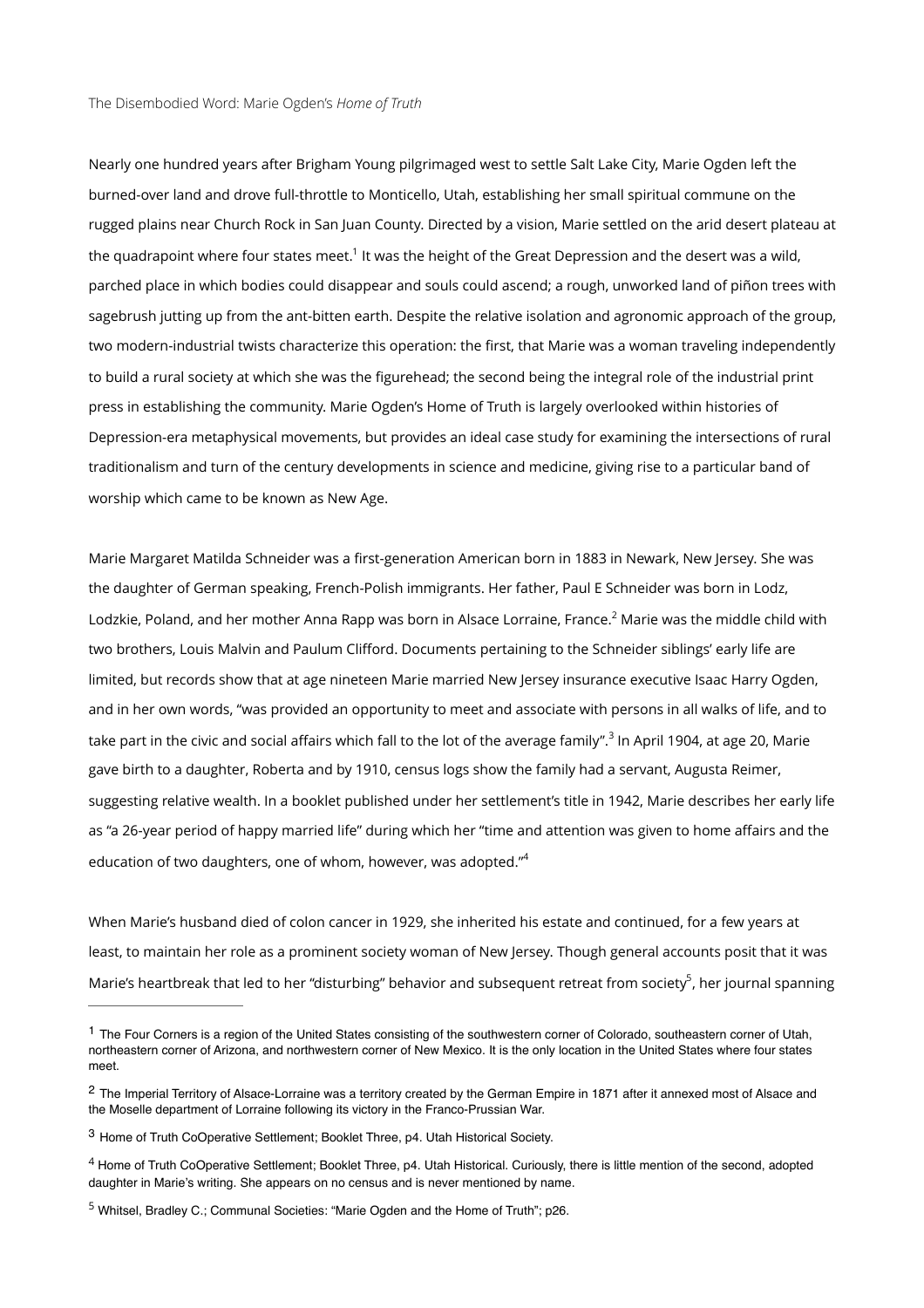<span id="page-1-5"></span><span id="page-1-4"></span>1927-29 could suggest otherwise. It first and foremost reveals a woman deeply involved with numerous clubs, musical foundations and welfare societies[.](#page-1-0)<sup>[6](#page-1-0)</sup> In this respect, her diary is most interesting for its lack of intimacy. It instead acts as a fastidious but formal record of her frantic schedule. Over the span of one day we see that she "attended a State Music Committee meeting in the morning, another committee meeting at Club House at midday, and a lecture at Wallace Hall in the evening, after which she retired to her desk.["](#page-1-1)<sup>[7](#page-1-1)</sup> This is typical of her daily roster, and to some extent, characterizes the activity of married, middle-class women of the Progressive Era who, expected to avoid work outside of the home, turned their creative and intellectual energies towards reform work via countless social clubs, giving rise to the term "Clubwoman" or "New Woman".

<span id="page-1-6"></span>An intelligent, ambitious woman, Marie's hand often feels tense and unsatisfied in these pages. The only personal entries across this two year period—many penned before her husband displayed any signs of illness—are filled with dissatisfaction and ennui. As the decade draws to a close, Isaac's declining health, along with that of her father's, dampens Marie's mood further. Her notes for Dec 17th 1929, for example, in scrawling blank ink, read, "All days alike—terrible monotony of daily trips with unhappy outlook ahead." In fact most of the entries suggest that through her efforts at mobilization and social growth, Marie was seeking fulfillment perhaps not evidenced in her domestic life. It is quite possible that through such involvement with civic groups, the seed for her drastic departure was already sown, and her diary—in which she catalogues the many evenings spent alone at her desk tending to precious correspondence—preempts the important role writing would play in the subsequent years of her life. Considering the content of Marie's journal, I posit that while no doubt grieving the loss of her husband and frustrated by what she viewed as the inadequacy of science and medicine for healing, it was not only despair but perhaps a kind of freedom that engulfed Marie upon Isaac's death. After years of enduring repetitive social engagements and the limitations of her status, she suddenly found herself financially self-sufficient and free of familial constraints. This realization must have been terrifying, but not debilitatingly so, for she acknowledges that the choice to marry again was offered her, but that "the study of astrology and numerology" convinced her that she had a choice to follow one of two pathways; "to continue a life of marital experiences, with a second marriage in prospect and a continuance of the friendships of former days, or the the "lone, hard road" embarking on a new pathway of spiritual attainment..."<sup>9</sup>

<span id="page-1-7"></span><span id="page-1-0"></span> $6$  Ogden's diary for 1927-29 is located at the Monticello Visitors' Center, Monticello, Utah. It is not catalogued and is not a part of a collection.

<span id="page-1-1"></span> $7$  Thayne, Stanley J., "The Home of Truth: The Metaphysical World of Marie Ogden" (2009)

<span id="page-1-2"></span><sup>8 &</sup>quot;National Women's History Museum." NWHM. Accessed July 31, 2015. [http://www.nwhm.org/.](http://www.nwhm.org/) In the mid to late 1[8](#page-1-6)00s, middle-class women formed countless social clubs. They met in parlors, churches, and other meetinghouses across the country. Until the late nineteenth century, these clubs were primarily devoted to self-improvement and cultural activities. Clubwomen read books, listened to lectures, and hosted musical events. However, as the social, political, and economic problems of the Progressive Era became increasingly apparent, clubwomen turned from self-improvement to reform efforts. Women's clubs often began working at the local level, and expanded their efforts to the state and national level. Women undertook research, initiated and ran programs, and lobbied for legislation to address a countless number of social ills. www.nwhm.org/

<span id="page-1-3"></span><sup>&</sup>lt;sup>[9](#page-1-7)</sup> Home of Truth CoOperative Settlement; Booklet Three, p5. Utah Historical.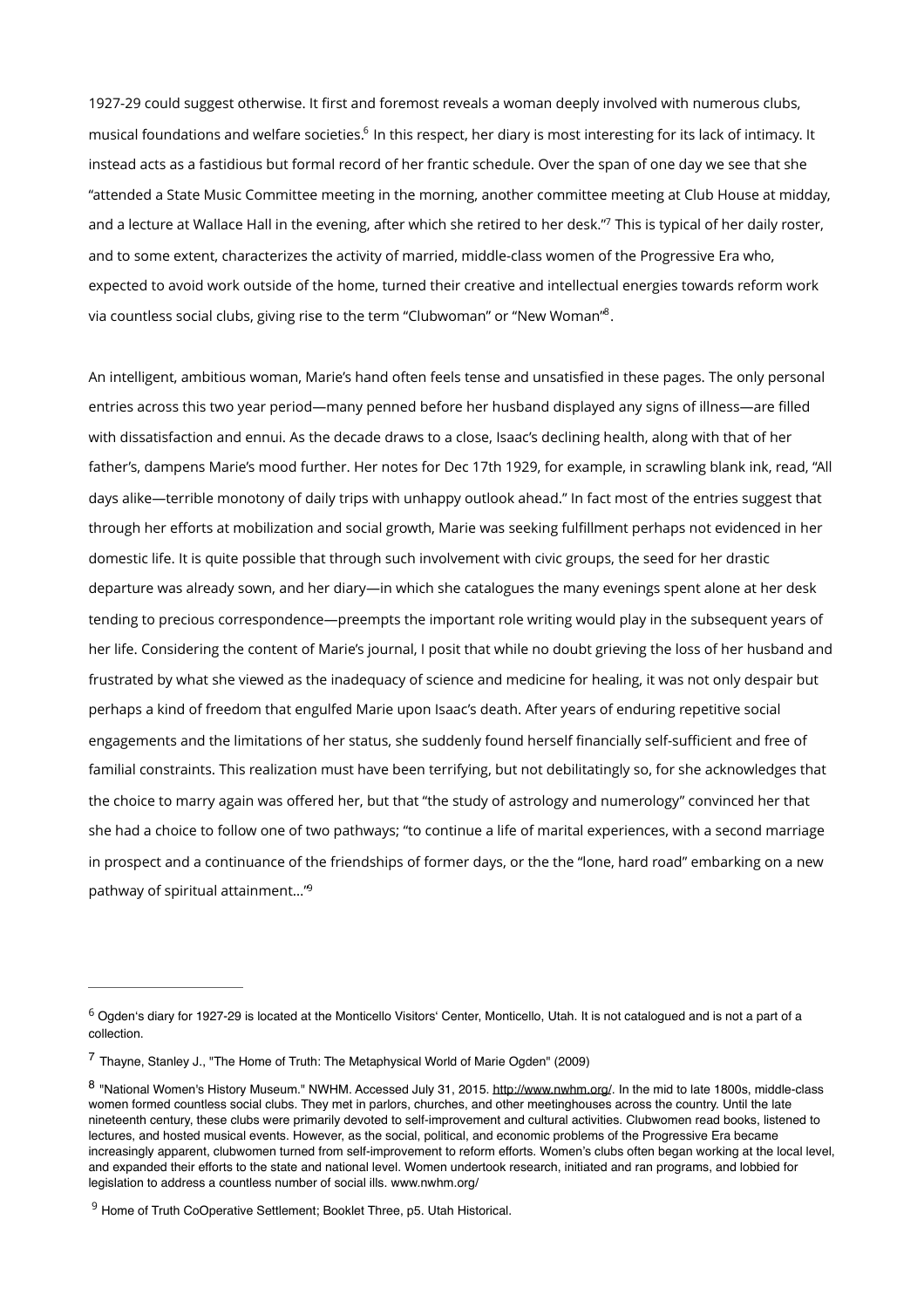<span id="page-2-4"></span>The path of spiritual awakening has long been synonymous with the path of autonomous thinking and leadership for women in early America. "For women", Mitch Horowitz states in his book *Occult America*, "spiritualist practices, fromSeances to spirit channeling, became vehicles for the earliest forms of religious and political leadership."<sup>[10](#page-2-0)</sup> We see this in Medieval Europe with Saint Catherine of Siena, Joan of Arc and the writings of Julian of Norwich and Margery Kempe, and later in Mexico and the America's with Juana Inés de la Cruz and Teresa Urrea. One of the first American-born, female public preachers is widely considered to be Jemima Wilkinson who, in 1776 claimed to have died and returned to life as a medium of the Divine spirit, calling herself the "Publick Universal Friend". By 1875 Helena Blavatsky was compiling the foundational doctrines of Theosophy, followed by the spiritu-social activism of Annie Besant and Mary Baker Eddy (1821-1910), who was the founder of Christian Science, a new religious movement in the United States in the latter half of the 19th century. There are countless examples of women assuming the identity of mystic or messiah to achieve social and political agency, often with severe and violent consequences to their bodies. Let's not forget the slippery relationship between female power and female persecution: the origins of the Salem witch trials, for example, can be traced to what historian Peter Hoffer describes as a group of young girls who "turned themselves from a circle of friends into a gang of juvenile delinguents."<sup>[11](#page-2-1)</sup> In other words, when women's behavior falls short of expectation, throw them to the fire. From the 2nd century Hippocratic notion of the "wandering womb"—that the female reproductive organs existed as an "animal with an animal" and were culpable for a series of female ailments—through to Sigmund Freud's theory of the free-floating unconscious which he termed the "mind within the mind" (strikingly similar to the Ancient Greek analogy) we see a connection between the female body and some wild unknown (the female psyche). When Freud published his work on Female Hysteria in the 1920s it was immediately influential in the UK and US, shifting focus from a demonic, animalistic feminine to a supposedly scientific, psychoanalytic artifice, but the stigma remained. That Marie came into her own during this important transition is key to situating her heterodox beliefs, which straddle Christian, pre-millennialism, spiritualism and the occult.<sup>12</sup>

<span id="page-2-6"></span><span id="page-2-5"></span>Whether Marie identified herself as such, I understand her presence as intimately linked to this lineage of radical female mystics, and situate Marie's Home of Truth—along with a host of communal living projects fueled not only by theosophical or esoteric considerations, but by social, economic, and industrial motivations—as a proto-New Age settlement contextualized within the broad metaphysical movement which emerged in America in the late nineteenth century. Historian Philip Jenkins identifies the period between 1910 and 1935 as a "period of Emergence during which time there was an esoteric boom["](#page-2-3) that he refers to as the "First New Age."<sup>[13](#page-2-3)</sup> We have to remember the huge economic turmoil in the U.S at this time: the aftermath of WW1, the mounting tension leading to WW2 and the political and social instability of the entire West, alongside accelerate developments in technology,

<span id="page-2-7"></span><span id="page-2-0"></span><sup>&</sup>lt;sup>[10](#page-2-4)</sup> Horowitz, Mitch; *Occult America: The Secret History of how Mysticism Shaped Our Nation: : Bantam Books, (2009) p3.* 

<span id="page-2-1"></span><sup>&</sup>lt;sup>[11](#page-2-5)</sup> "An Account of the Salem Witchcraft Investigations, Trials, and Aftermath." An Account of the Salem Witchcraft Investigations, Trials, and Aftermath. Accessed May 25, 2015. http://law2.umkc.edu/faculty/projects/ftrials/salem/SAL\_ACCT.HTM.

<span id="page-2-2"></span> $12$  Whitsel, Bradley C.; Communal Societies: "Marie Ogden and the Home of Truth"; p25.

<span id="page-2-3"></span>[<sup>13</sup>](#page-2-7) Jenkins, Philip; Mystics and Messiahs: Cults and New Religions in American History. New York: Oxford University Press (2000).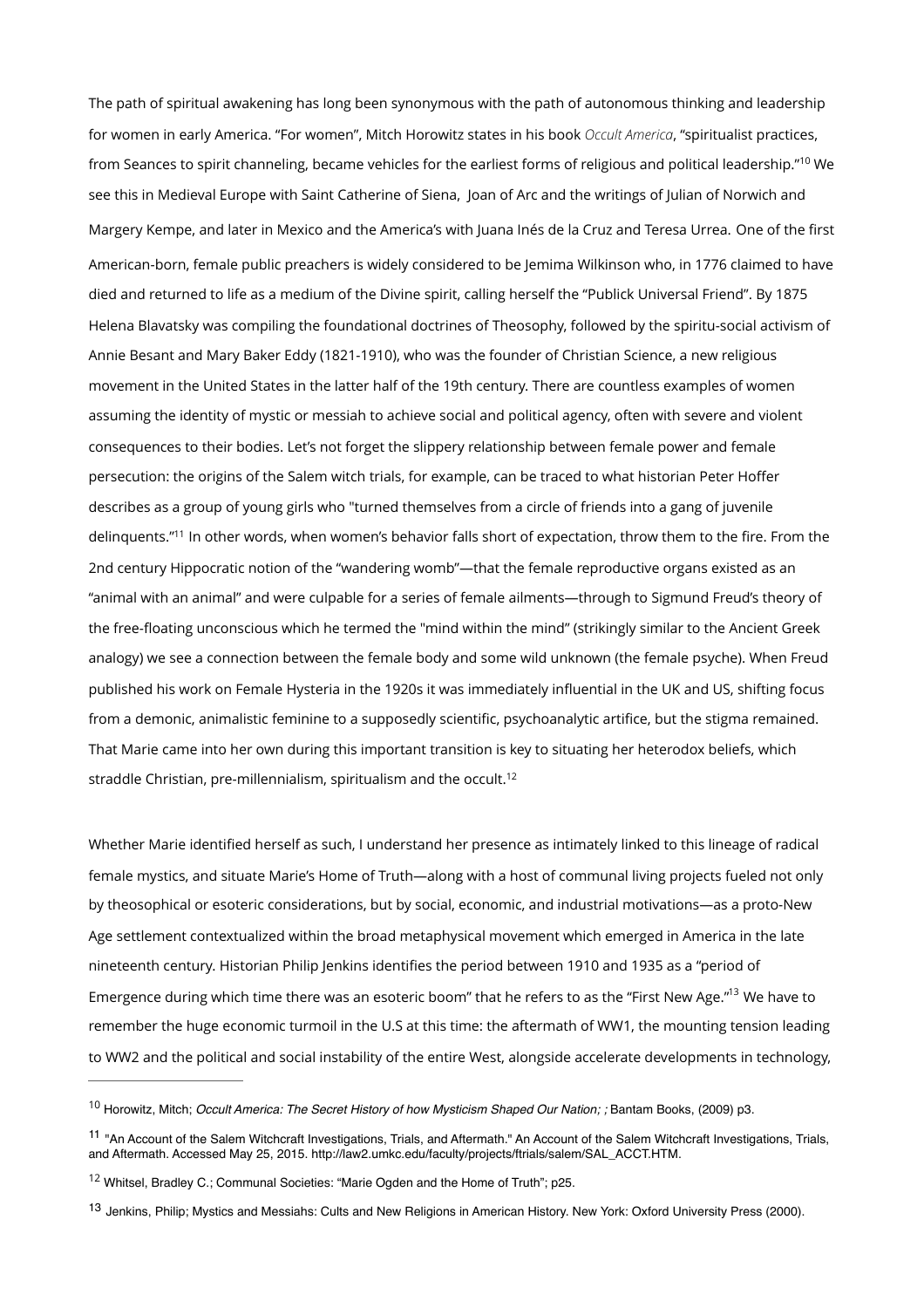<span id="page-3-3"></span>science and medicine. When analyzed collectively, these factors shed light on American society's reinvigorated relationship to western occultism. While Marie preferred not to classify her community in any one particular way, her teachings reflect influences from both Christian and esoteric sources. Marie put it this way: "It is the combining of Spiritual and material elements of life that will make for the development of the future."<sup>[14](#page-3-0)</sup>..." "Always believing in re-incarnation and a form of spiritual progression…we began a study of the so-called mystery of life, and included scientific and occult subjects.["15](#page-3-1)

<span id="page-3-5"></span><span id="page-3-4"></span>By blending elements of astrology, divination and biblical scripture, Marie's theosophy integrates strands of Christian devotion and recondite practices. She provides insight into why these overlaps might have arisen so seamlessly, writing, "Brought up in the Episcopal faith, then marriage with a husband of Presbyterian faith, then later sending our daughters to a convenient neighborhood church of other denomination, this background comprised our interest in religion."<sup>[16](#page-3-2)</sup> It is precisely this communion of ideas and willingness to assimilate multiple religious and esoteric vantage points that underpins the particular belief system which came to be known as New Age. From my perspective, Marie's teachings bare uncanny resemblance to groups like Heaven's Gate, active in California in the late 20th century, who believed both in Jesus Christ and that that they would reach their creator by hitching a ride on the back of Halley's Comet.

All great leaders leave in their wake a trail of stale breadcrumbs incriminating their progenitor. Fringe groups in particular, with all their claims to spiritual sovereignty, borrow heavily from each other's ideologies and Marie is no exception. Examining the "roaring 20s" and early 1930s, we find an America torn in two. It's an era of nervous breakdowns for the rich and physical depletion for the poor, and with this as a backdrop, it's in 1929—directly following her husband's departure from this world—that Marie comes into contact with spiritual extremist William Dudley Pelley. The meeting of these two individuals changed the course of Marie's life in ways even she could not have predicted and paved the road to Marie's own Home of Truth.

Born in Lynn, Massachusetts, the son of a Southern Methodist minister, Pelley was largely self educated with a passion for writing. During WW1, he traveled through Asia and Europe as a foreign corespondent for the Saturday Evening Post. If we are being generous, we could assume that the atrocities of war corrupted his thinking at this early age. Upon returning to the United States in 1920, Pelley moved to Hollywood to pursue ambitions of becoming a screenwriter, but just shy of a decade later was severely disillusioned with the film industry. If we are being cynical, we could assume his stint in the pictures impacted his flair for theatrics.

<span id="page-3-0"></span><sup>&</sup>lt;sup>[14](#page-3-3)</sup> Home of Truth CoOperative Settlement: Booklet Three, p6. Utah Historical.

<span id="page-3-1"></span><sup>&</sup>lt;sup>[15](#page-3-4)</sup> Home of Truth CoOperative Settlement; Booklet Three, p6. Utah Historical.

<span id="page-3-2"></span><sup>&</sup>lt;sup>[16](#page-3-5)</sup> Home of Truth CoOperative Settlement; Booklet Three, p7. Utah Historical.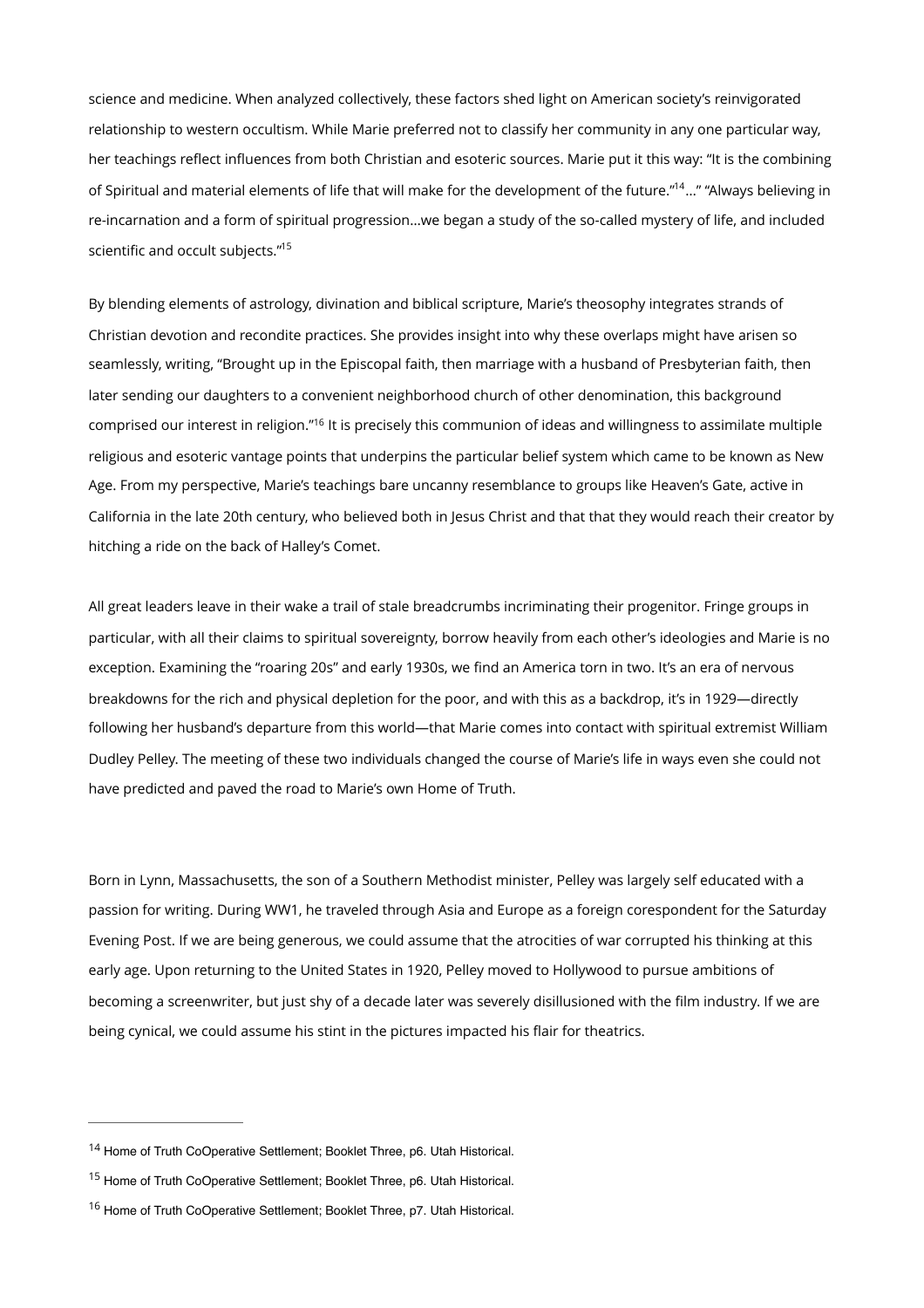By early 1929 he was living in Asheville North Carolina, and in March that same year he published an account of a near-death, otherworldly experience on the cover of *The American Magazine*, reaching over 2.2 million subscribers[.17](#page-4-0) In the bedroom of a rented bungalow in Altadena, California, he claimed to have "gone through all the sensations of dying" one spring evening, but awoke in a non-earthly realm of "cool, blue space".<sup>[18](#page-4-1)</sup> Pelley recounts the feeling of falling through space as if enduring an aviation disaster, only to find himself "borne to a white marble pallet and laid nude upon it by two strong-bodied, kindly-faced young men."<sup>[19](#page-4-2)</sup> At the time this experience occurred, Pelley was consumed with writing a book about racial difference. During his ascension, he reports receiving instruction from a mentor regarding the content of his book:

<span id="page-4-10"></span><span id="page-4-9"></span><span id="page-4-8"></span><span id="page-4-7"></span><span id="page-4-6"></span>You came to the place where you wondered what races were. I'll tell you what they are. They're the great classifications of humanity epitomizing gradations of spiritual development, starting with the black man and proceeding upward in cycles to the white. Each race is an earthly classroom to which people go to get certain lessons in the specifics of things. [20](#page-4-3)

'Seven Minutes in Eternity', as his report was titled, became the nation's most influential tale of near death, out-of-body experience, and one of the most widely-read accounts of paranormal activity in American History[.](#page-4-4)<sup>[21](#page-4-4)</sup> In it, we see the first rearing of Pelley's devotion to white supremacy through totalitarian policy. The next four years chart his mounting activity in political and spiritual arenas, both deeply impacted by the role of the print press in disseminating ideas with speed and efficiency. He launched Galahad Press in 1931, an enterprise focused on spiritual and religious literature which served to bolster his public position of authority on all things occult. There is no doubt Marie Ogden and William Pelley were conversing, and the correlation between their pre-millennial, apocalyptic ideology (now defined as "Proto-New Age") is striking. Given the broader social climate, this isn't surprising; of the Great Depression, Historian Benjamin Friedman writes: "[it was] the most subversive to the belief in the free enterprise system and, more broadly, of confidence in the durability of Americans' freedoms and even of the republic itself."<sup>[22](#page-4-5)</sup> The instability of the old world order and distrust in the governing forces of the U.S led many to seek stability and comfort through otherworldly channels. In Pelley's case, it would lead to a denouncement of the U.S administration altogether.

<span id="page-4-11"></span>By 1932 Pelley's clairaudient instructions from his so called "Cosmic Mentors: led to the founding of politicalmystico magazine "Liberation", and when Hitler secured the German chancellery on Jan 30th, 1933, Pelley overnight transformed the large mailing lists of his magazines into a radically different enterprise: the Silver Legion

<span id="page-4-0"></span><sup>&</sup>lt;sup>[17](#page-4-6)</sup> Pelley, William Dudley; "Seven Minutes in Eternity", Kessinger Publishing, LLC (2006) p35

<span id="page-4-1"></span><sup>&</sup>lt;sup>[18](#page-4-7)</sup> Pelley, William Dudley; "Seven Minutes in Eternity": Kessinger Publishing, LLC (2006)

<span id="page-4-2"></span> $19$  Ibid.

<span id="page-4-3"></span> $20$  Ibid. p15

<span id="page-4-4"></span><http://world-news-research.com/sshirts.html> [21](#page-4-10)

<span id="page-4-5"></span>[<sup>22</sup>](#page-4-11) Benjamin M. Friedman, The Moral Consequences of Economic Growth (New York: Alfred Knopf, 2005): 158.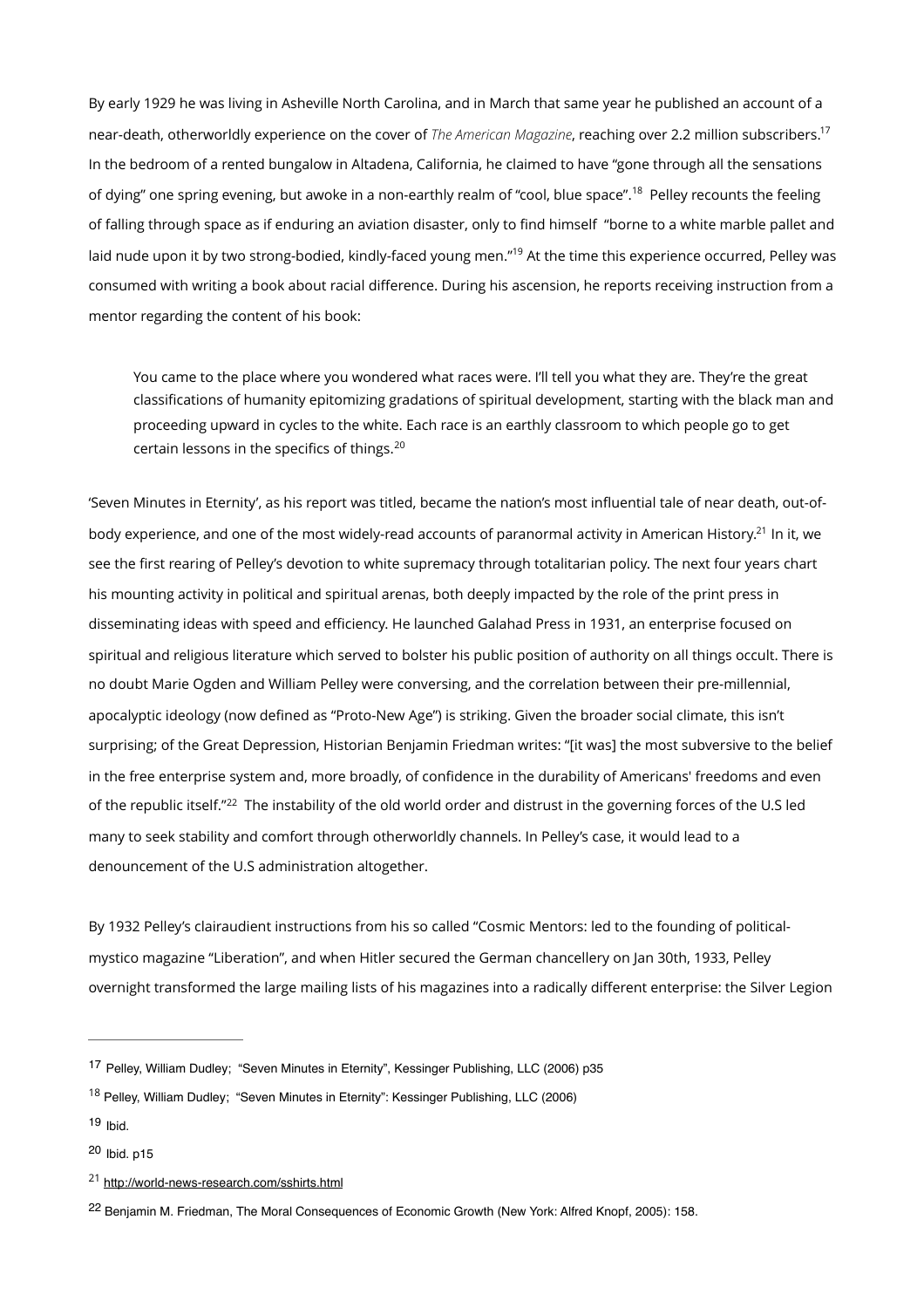<span id="page-5-3"></span>of America<sup>[23](#page-5-0)</sup>, a paramilitary order also known as the League of Silver Shirts (SS), whose primary agenda was to promote violence toward the Jewish community in support of Hitler. Over the course of a decade leading to WW2, Pelley and the Silver Shirts used mass media publication as a means of disseminating anti-semitic propaganda and recruiting new followers, including the modernist poet Ezra Pound. By the mid 1930s, the Silvershirts had reached a peak membership of around 15,000 in chapters across the U.S, with Pelley's magazine Liberation reaching an estimated subscriber list as high as 50 thousand. Housed in the old Biltmore-Oteen Bank building in Asheville, Pelley produced such items as the "What 50 Famous Men have Said About Jews" and a 25-cent reprint of "The Protocols of the Learned Elders of Zion", a turn-of-the-century anti-Semitic forgery—already discredited by reputable scholars by the 1930s—that purported to reveal a "Jewish plot against Christian civilization.["24](#page-5-1)

Scholars of the American radical right have generally viewed the decade of the 1930s as a "transitional" period in the development of the extreme right:

<span id="page-5-5"></span><span id="page-5-4"></span> It was a decade when the "old right", characterized by nativism—or fear of foreign peoples on the grounds that they were unAmerican—was transformed into a modern, revolutionary movement. Anti-Catholicism, which was the corner stone of earlier nativist movements such as the Know Nothings of the nineteenth century, was replaced by anti-Semitism and anti-government rhetoric. In addition, the threat of violence by groups on the right became a real possibility. During the Depression Decade threats to social order did not come from the radical left but from the right as several "shirt" organizations emerged modeling themselves after Hitler's Brown Shirts and Mussolini's Black Shirts. Art Smith's Khaki Shirts and William Dudley Pelley's Silver Shirt Legion were among the most notable.<sup>[25](#page-5-2)</sup>

It is difficult to demarcate Pelley's political and economic aspirations from his metaphysical dealings or the ensuing Apocalypse, but an inflated sense of self is evidenced throughout his writing. In a long line of crazed presidential wannabes, Pelley ran for president on a platform calling for the annexation of American Jews, which eventually led to his arrest on sedition charges thanks to his unwavering support for Nazi Germany.

Despite Pelley's obvious delusions of grandeur, he was celebrated by members of the literary elite. When Sir Arthur Conan Doyle wrote Pelley ascribing him the status of Spiritualist, Pelley reflected:

I have taken all these inclusions seriously, considering them the highest form of compliment that could be paid either my message or its writer. And yet I still contend that I am not a Christian Scientist, a Theosophist, a Spiritualist, a Mormon, a Rosicrucian, a Unitarian, or a renegade Wesleyan. I am not any one of them because to be any one of them would set a limitation to my thinking, to my exploring and experiencing. And

<span id="page-5-0"></span><sup>&</sup>lt;sup>[23](#page-5-3)</sup> Horowitz, Mitch; *Occult America: The Secret History of how Mysticism Shaped Our Nation (Bantam Books, 2009)* 

<span id="page-5-1"></span><sup>&</sup>lt;sup>[24](#page-5-4)</sup> "New Age Nazi." Mountain Xpress. Accessed January 31, 2015. https://mountainx.com/news/community-news/0128pelley-php/.

<span id="page-5-2"></span><sup>&</sup>lt;sup>[25](#page-5-5)</sup> Lobb, David; "Fascist Apocalypse: William Pelley and Millennial Extremism": Department of History, Syracuse University, 1999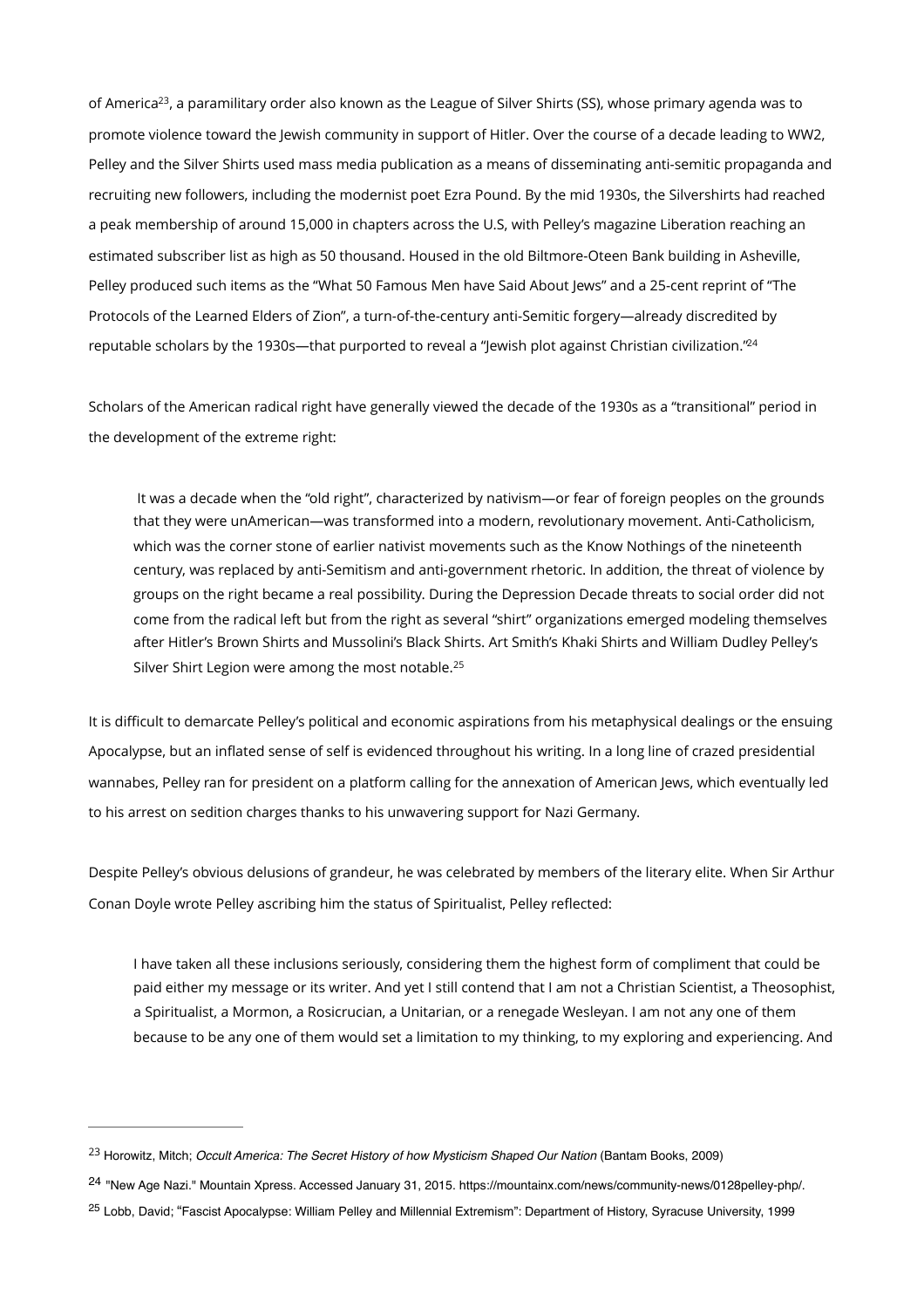<span id="page-6-4"></span>in un-trampled, un-circumscribed exploring and experiencing, I automatically affiliate with all sects and creeds which are based upon Truth[.26](#page-6-0)

<span id="page-6-5"></span>This background on Pelley is important because Marie Ogden's early organizing efforts are intimately tied to his. At the height of his fame in the early 1930s, Pelley was active in the same high society, East Coast esoteric circles as Marie. She was in fact close enough to lend him 12,000 dollars worth of bonds towards his metaphysical enterprise in exchange for his assistance in her own spiritual undertakings, and for appointing her leader of the new National Headquarters he was planning in Washington D[.](#page-6-1)C.<sup>[27](#page-6-1)</sup> During Pelley's sedition trial he frequently implicated Marie and other public figures, who vehemently denied any involvement with his shirt organization. Marie is quoted in the Salt Lake Telegram as saying: "I gave him the \$12,000 all right, but it was for the 'League of Liberators' activities, withwhich we were both associated in 1931."<sup>[28](#page-6-2)</sup> She goes on to assure readers that the League was a purely metaphysical endeavor. When Pelley did not fulfill his side of the bargain and instead became ever more entrenched with radical right wing propaganda, their relationship soured. In The Home Of Truth CoOperative Settlement Booklet Three, Marie reflects:

<span id="page-6-6"></span>Considerable means in a financial sense and a great desire to associate with others…trying to gain foothold in the establishment of a place we called "The School of Truth", although it was intended to be a center for a "League of Liberators" then being organized by William Dudley Pelley of New York City, who was publishing some very fine material he was receiving from the Higher Planes, which we found to be helpful, and which we believed to be worthwhile. A few months later, however, the plans of Mr Pelley resolved his organization into an entirely different set-up, which we could not accept or agree to foster.

After only a year of working together, Marie cut all ties with Pelley and set about founding her own School of Truth in New Jersey. Prior to the split, she had been holding weekly study sessions at the Newark Truth Center (The School of Truth), basing her teachings around Pelley's Liberation Scripts which consisted of messages channeled through Pelley from a source he identified as his "Oracle". When Marie set out alone, she stuck close to this means of propagation, claiming her own divine channels to the astral plane and recording her messages into typewritten pamphlets for circulation. The similarities between the two can be discerned in that both linked prophecy with worldly affairs, and claimed validation for their teachings through present day occurrences. Surprisingly, it seems that Marie did not notice this connection, for when reflecting on the origins of her divination, she writes, "So, Imagine our great surprise to begin a series of unexpected messages written in the very early hours of the morning in Biblical form of speech..."<sup>[29](#page-6-3)</sup>

<span id="page-6-7"></span><span id="page-6-0"></span><sup>&</sup>lt;sup>26</sup> ["International Association for the Preservation of Spiritualist and Occult Periodicals" Accessed Oct 30, 2015. http://www.iapsop.com/](http://www.iapsop.com/archive/materials/new_liberator/new_liberator_v1_n1_may_1930.pdf) archive/materials/new\_liberator/new\_liberator\_v1\_n1\_may\_1930.pdf

<span id="page-6-1"></span>*House Committee on Un-American Activities* (1940). Investigation of un-American propaganda activities in the United States, Volume [27](#page-6-5) 12. United States Government Printing Office. pp. 7274–7275.

<span id="page-6-2"></span><sup>&</sup>lt;sup>[28](#page-6-6)</sup> Salt Lake Telegram, 12th Feb 1940

<span id="page-6-3"></span><sup>&</sup>lt;sup>[29](#page-6-7)</sup> Home of Truth CoOperative Settlement; Booklet Three, p7. Utah Historical.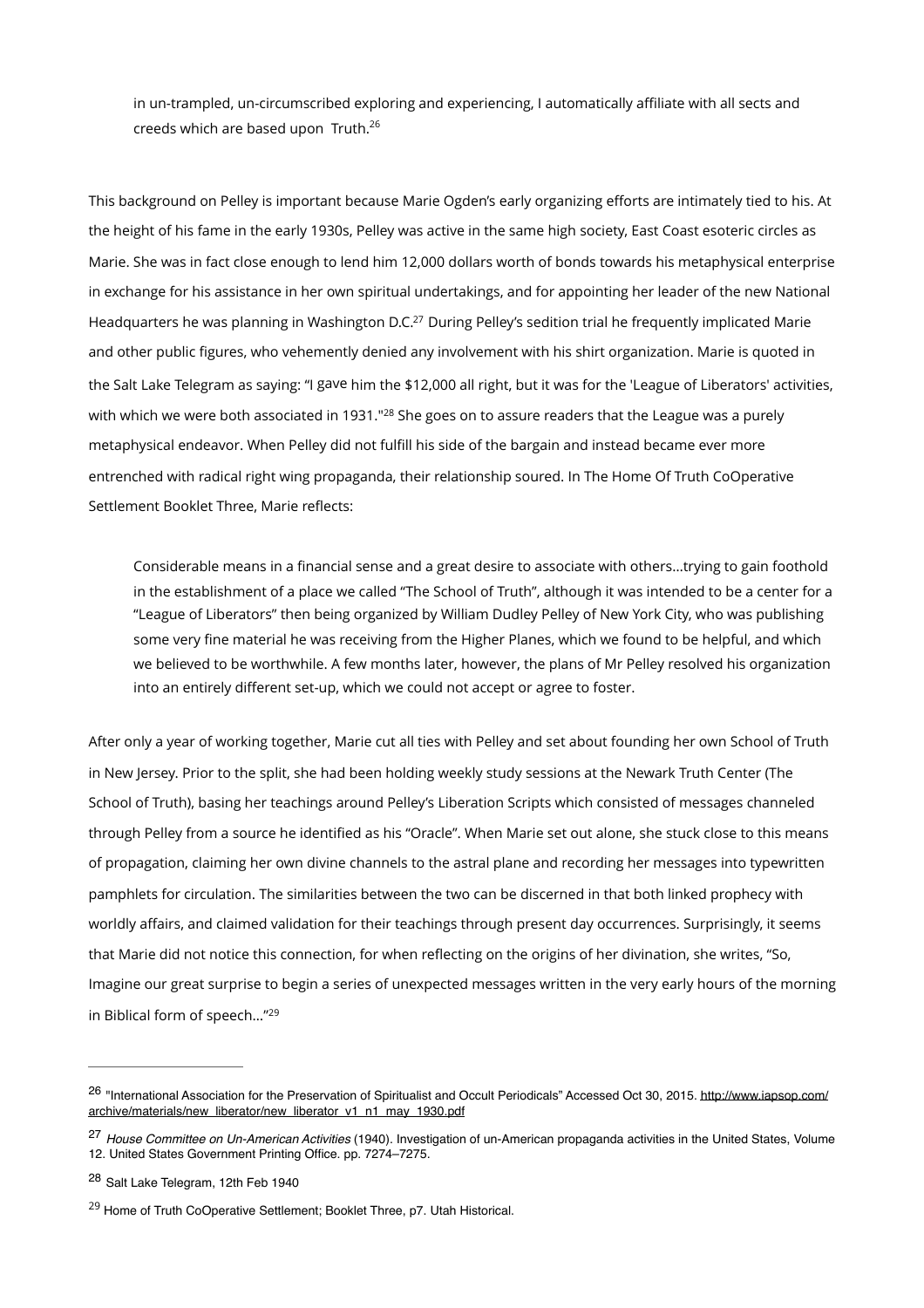## ON THE ROAD TO SAN JUAN: THE GARDEN AND THE DESERT

To use Marie's terminology, "Co-operative colonization" of rural America to fulfill a utopian vision "is in itself nothing new". In a Home of Truth pamphlet Marie acknowledges her place in this lineage, but reaffirms a big difference, that "the entire plan is being guided by minds and intelligences from higher dimensions of time and space." When asked why she chose Monticello, she refers to her homestead as "The Kingdom That Is Being Built" and promptly reminds us "that it was not her choice nor her selection, but rather the selection of her Mentors who have in mind many, many reasons that transcend the thought of men.["30](#page-7-0)

<span id="page-7-1"></span>The expanse of the desert presented itself as an empty vessel onto which Marie could project the collective mythology that had lured the very first European colonizers across the sea: the Land of the Garden of Eden. In his seminal book *Virgin Land: The American West as Symbol and Myth*, Henry Nash Smith examines the influence of the myth of "The Garden" on 19th and 20th century pioneers, noting that by the late 1890s it was integral to politicians that the Myth of the Garden overcome the Myth of the Desert, and so campaigns were put in place to ensure the success of this transition and the sustained flow of westward migration. With similar consternation, Marie maintained that Church Rock would one day spout torrents of water and the desert would be "transformed into a verdant paradise", though during Marie's lifetime (and indeed my own) this was not to be the case.

For a contemporary reader, it is difficult to grasp the very real potency of geographic isolation embodied by The Home of Truth and other separatist groups of the time. In the solitude of the desert plains, the divine omniscience of a voice from the "higher realm" held huge significance. In the absence of mechanical sound and modern convenience, the voice of God was an important structuring principle. Today, we carry the omnipotent being in our pocket from shopping mall to subway to desert wash. It comes in the form of geocaching, GPS mapping, and the apps which depend upon accessing the "locations services" built into our phones. The ever-present technological surveillance to which we submit ourselves has, to some extent, replaced the all-seeing eye of the Lord. But in the early twentieth century, a plot of unshorn land in Southeast Utah provided seclusion from externalities, allowing Marie and her band of settlers to organize themselves with little exterior influence, thus assuring great consequence of Marie's reported messages, and more control in how the group presented themselves to the outside world. By pooling resources and capital in devotion to the Home—establishing something communal in the name of higher existence—Marie and her followers were actively shunning the capitalist structure which had collapsed and caused ruin amongst their peers.

Be it by spiritual, celestial, or economical motivation, we know that Marie arrived in Monticello, a rugged chunk of desert land in San Juan County, south-eastern Utah, on 28th September 1933. When defining the impetus of Marie's relocation to the desert west, we must consider her unassuming role in advancing the political goals of

<span id="page-7-0"></span>[<sup>30</sup>](#page-7-1) Home of Truth CoOperative Settlement; Booklet Three, p7. Utah Historical Society, Manuscript Collections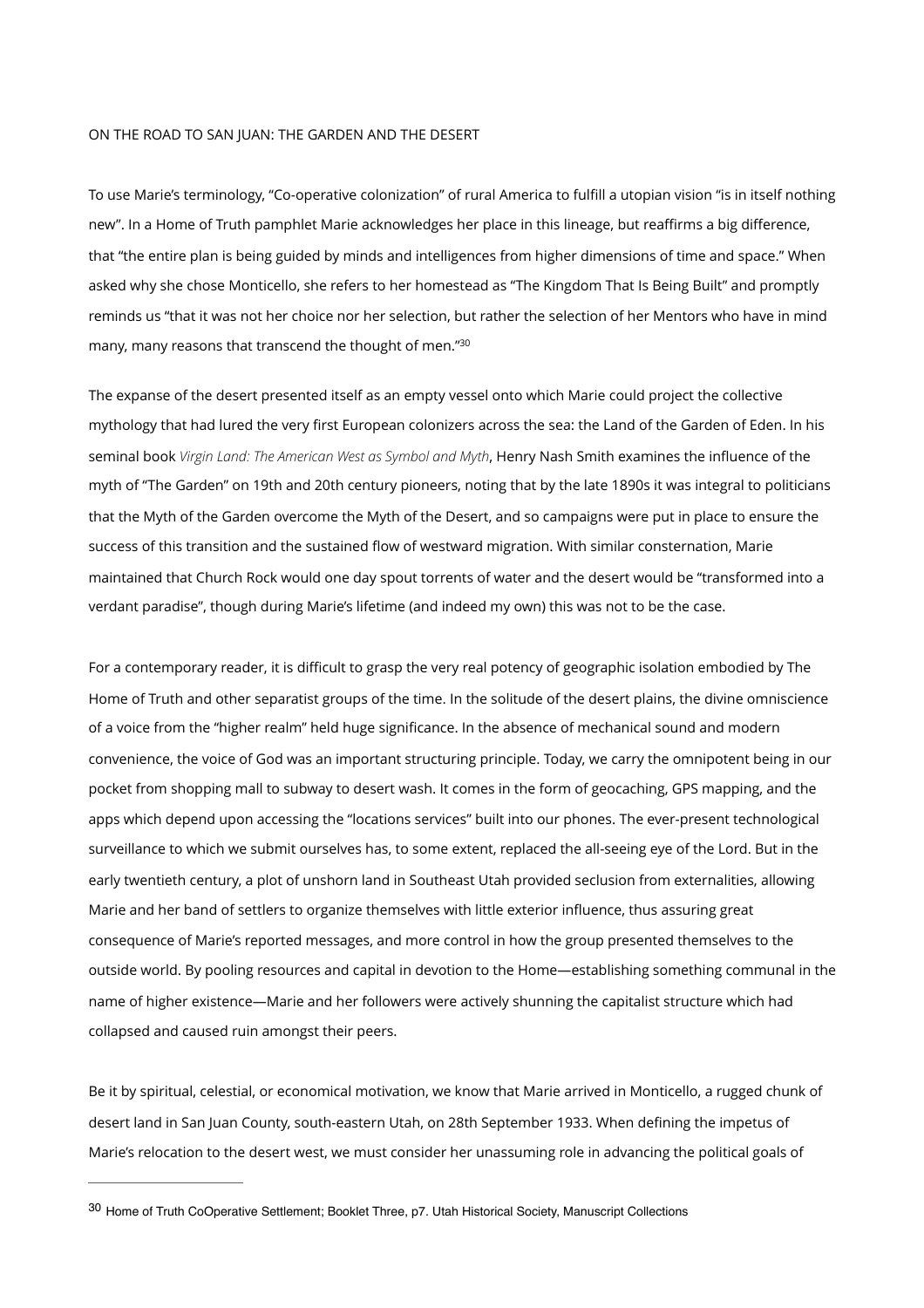post-Civil War leadership, whose collective aim was to make reality an agrarian utopia in the furthest reaches of the West, overcoming the practical difficulties of an intolerably dry and dusty terrain. In the latter half of the 1800s, with the chartering of the Pacific Railroad, government officials set about replacing the myth of the desert with that of the garden, and began circulating an idea laced with superstition: that as settlements increase, rainfall may too. Josiah Gregg, a Missourian trader of the time, wrote:

<span id="page-8-5"></span>Why may we not suppose that the genial influences of civilization that extensive cultivation of the earth might contribute to the multiplication of showers, as it certainly does of fountains? Or that the shady groves, as they advance upon the prairies, may have some effect upon the seasons? $31$ 

<span id="page-8-6"></span>And the federal government quickly took up this idea, promoting it with the backing of "scientific" survey (the Geological and Geographical Survey of the Territories, 1867) concurring that the planting of trees "will have a most important effect on the climate, equalizing and increasing the moisture and adding greatly to the fertility of the soil."<sup>[32](#page-8-1)</sup> It is more than likely that Marie had absorbed some of this mythology, bolstering her belief in a changing climate and transformation of the desert. Contrary to this desire, much of Marie's coverage in local newspaper the San Juan Record makes mention of the conditions of the enduring drought. Henry Nash Smith writes that "After a half century of struggle, the drought of the 1930's turned much of the settled portion of the plains into a dust bowl and raised the question whether the region had not been seriously overpopulated.["33](#page-8-2)

<span id="page-8-8"></span><span id="page-8-7"></span>Much of the county at this time was Navajo and Ute reservation, and locals often touted the region—perhaps to boost tourism or to attract back-to-the-landers—as "America's last frontier"[.](#page-8-3)<sup>[34](#page-8-3)</sup> What's interesting about this Southwest region is its native belief in what Western thinking deems "esoteric". Native tribes had long used planetary alignment and weather patterns as predictors of life events. When early Spanish colonists arrived from Europe, they did not bring the same level of cultural toxicity as French or English settlers in relation to heretic witchcraft (Spain did not succumb to the witch madness that plagued the remainder of the continent. A spate of burnings occurred in the very early 16th century but there was "a moderation not evidenced elsewhere in Europe."<sup>[35](#page-8-4)</sup>). The Navajo and Ute's relationship with the land and their own ritual healing practices may not have been criminalized to the same extent as with other native groups, thus fostering a landscape of varied beliefs.

<span id="page-8-9"></span>It is important to pause here and consider the implications of regional belief systems and the perpetuated mythology that shaped Monticello's identity. After establishing tents at the base of Church Rock (a conical butte Marie cited as the exact point of salvation at the end of the world), Marie immediately set about exacting her plans for the New Kingdom. The 1849 gold rush of the American West must still have permeated even the most pure of heart, for her first effort was to secure mining claims in the local Blue Mountains. For a community whose directive

<span id="page-8-0"></span>Gregg, Josiah; *Commerce of the Prairies* (1844) [31](#page-8-5)

<span id="page-8-1"></span>[<sup>32</sup>](#page-8-6) Ferdinand, V. Hayden; 1867

<span id="page-8-2"></span>[<sup>33</sup>](#page-8-7) Smith, Henry Nash; *Virgin Land: The American West as Symbol and Myth* (Harvard University Press, 2007)

<span id="page-8-3"></span><sup>&</sup>lt;sup>[34](#page-8-8)</sup> Thayne, Stanley: "Metaphysical Home of Truth", BYU (2009)

<span id="page-8-4"></span>Simmons, Marc; *Witchcraft in the Southwest* (Bison Books, 1980) p10 [35](#page-8-9)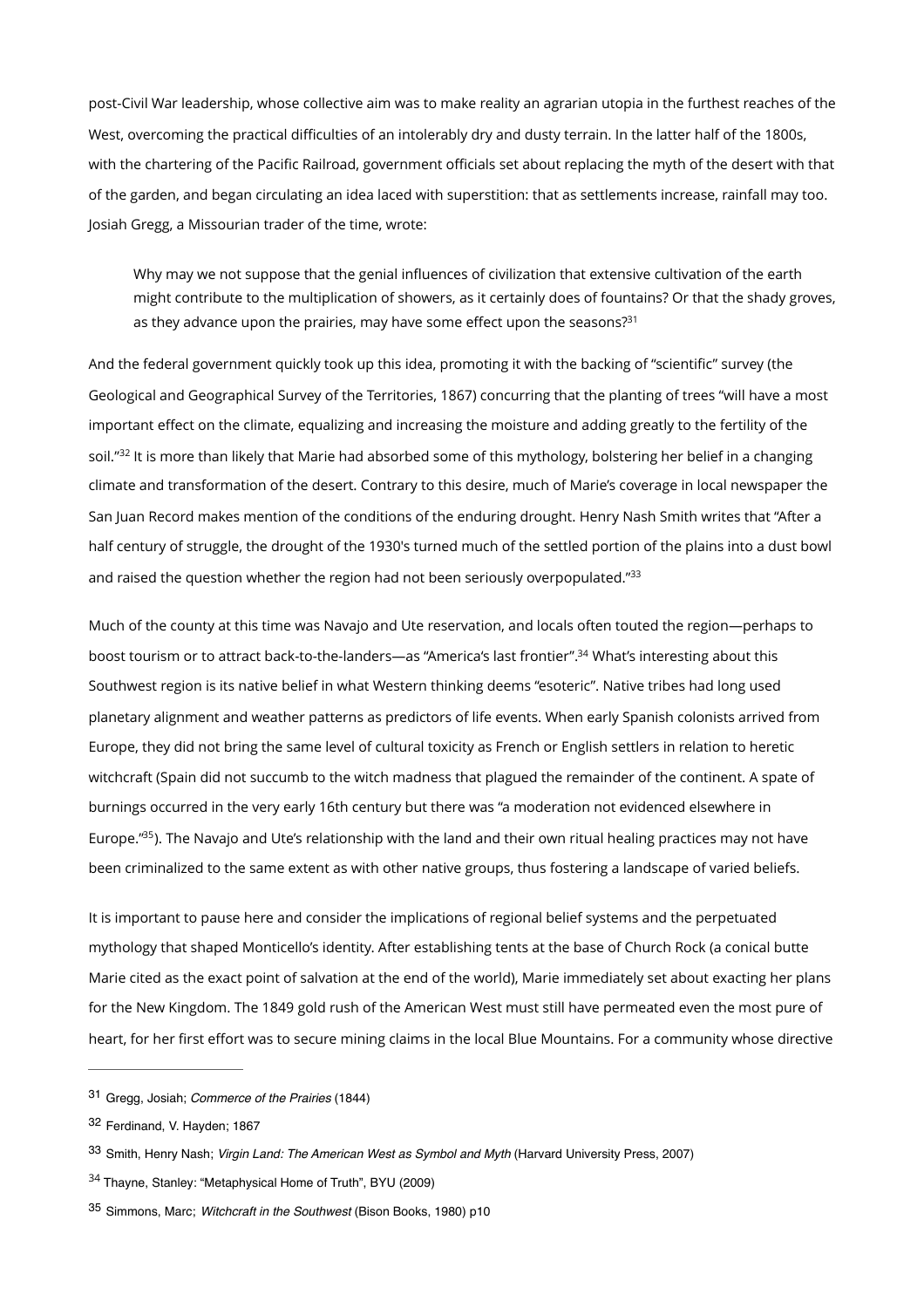was to attain spiritual fulfillment, seeking riches in the form of gold may seem an odd choice, but Marie's particular ideology merged both spiritual and material wellbeing, and as scholar Chris Cole points out, the search for hidden treasure extends into the religious sphere, with Joseph Smith Jr. as a pertinent example. His search for buried gold preluded his role as Mormon profit, and this transition should not be seen as anomalous but as "natural and incremental"[.36](#page-9-0)

<span id="page-9-3"></span>It is interesting that Marie chose to establish her group amidst a large LDS community. Though it is easy to imagine conflict between the two religious settlements, Marie frequently documents trips to the LDS church and a largely welcoming atmosphere. In part this can be explained by the broader social climate of the time, one before the proliferation of suicide cults and the post-modern rupture of contemporary global capitalism.

\*\*\*

## "RELIGIOUS CULT HEAD BUYS SAN JUAN PAPER"

Over the course of several months, multiple wooden structures were erected and additional land swiftly acquired. Marie's most impactful move, however, was in purchasing the county's only newspaper, *The San Juan Record.*  Identifying editorial ownership of the paper as an opportunity to introduce the Home's ideology to a willing readership, whilst simultaneously procuring the ability to censor and shape all accompanying material that the town consumed, was an industrious move.

A Moab Times Independent article touting the aforementioned title goes on to state that,

<span id="page-9-4"></span>The members since their coming here have proven themselves to be people of culture and learning and in all their contact with the public have created a most favorable impression, although up until now they have given out very little of their religious beliefs.[37](#page-9-1)

It would appear Marie remained fairly oblique about the Home's intentions in the early days of the settlement, choosing to ease her audience into the transition. The first few issues under her ownership merely hinted at "things to come", and cheerful accounts of daily commune activities were the bulk of her contribution. Her inaugural address to the public begins,

## Dear Friends Everywhere,

<span id="page-9-5"></span>It is with great humbleness of sprit that I assume ownership of this Weekly Journal…In doing so it is my desire to continue the present policy of giving to you such local news as you are accustomed to receive, and as time advances, to enlarge or expand the scope of its present day activities and include many items of a different nature...<sup>[38](#page-9-2)</sup>

<span id="page-9-0"></span><sup>&</sup>lt;sup>[36](#page-9-3)</sup> For more detail on this, see Alan Taylor's "The Context of Joseph Smith's Treasure-Seeking" p20-25

<span id="page-9-1"></span><sup>&</sup>lt;sup>[37](#page-9-4)</sup> Moab Times Independent; 10th May, 1934

<span id="page-9-2"></span>[<sup>38</sup>](#page-9-5) San Juan Record; 10th May, 1934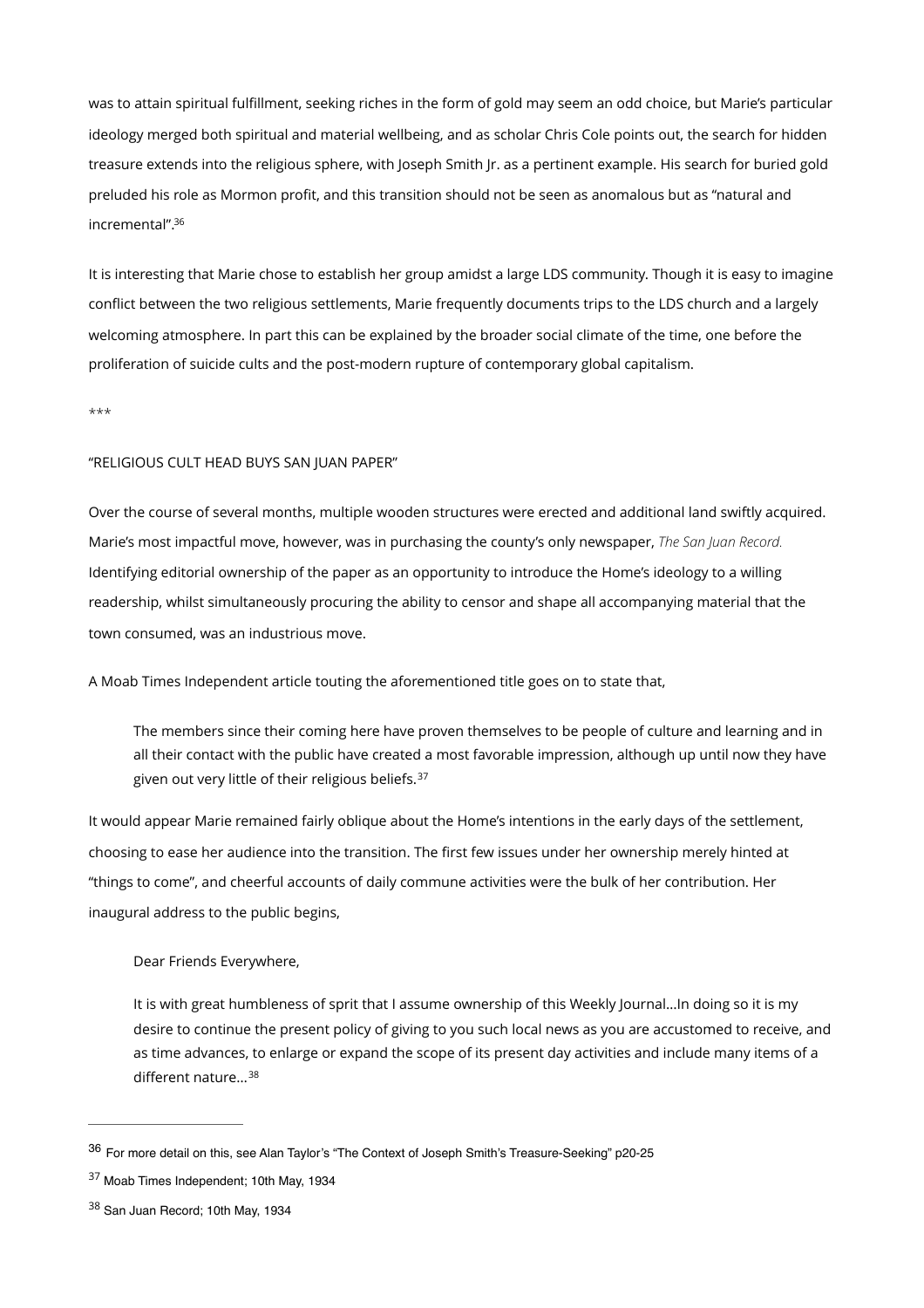Given the reasonable isolation of Monticello in 1934, the paper was one of the few means of mass communication, and so this role as Editor-in-chief afforded her great power. However, and perhaps unsurprisingly for a figure portrayed as a "cult head", Marie tried her best to keep her early promise to the readers. For all intents and purposes, the SJR continued to report on daily news, local activity, community issues, and the like. Contrary to Pelley's complete overhaul, Marie did not harangue her readers with philosophical dictate. In fact, the first noticeable alteration to the paper was a gentle rewording of the slug line on the front page. What used to read as a piecemeal message was transformed to read, "An independent, non partisan paper promoting the interests of its readers through sponsoring the Truth as the keynote in all human relations". The capitalization of "Truth" a subtle hint to the Home's new authority.

1935 is when we detect the first drastic changes, by which time Marie had assembled a handful of core commune members to staff the paper. She implemented new columns explicitly intended to propagate her beliefs, namely "Our Corner" (documenting the life of the settlement), and "Metaphysical Truths" (devoted to theological teaching and instruction). Editorial curation saw the phasing out of old columns to be replaced by relevant incarnations of their former selves. What was originally "Timely Topics", for example, morphed into "Tennessee Topics", a section penned remotely by one A. Elmer from a small and struggling satellite camp in Ootelwah, TN, presenting his own contributions to the Home's world vision. Elmer's reports, though minimal in length, in some ways provide more insight to The Home of Truth than Marie's own columns do. Elmer is generous in his honest appraisal of the situation, admitting the difficulties of certain scenarios. He documents his fears as well as his excitement. Marie on the other hand structures much of her commentary so as to present an optimistic account at all times, and the clipped tone of her prose gives this away. Still, Marie runs the paper with relative ease and community ethics, and unlike William Dudley Pelley who used his publications to transmit violent and totalitarian policies, Marie—for the most part—preserved the egalitarian role of the newspaper. In an attempt to safeguard the perception of the paper in the eyes of its broader audience, she published her extended spiritual agenda separately in a series of supplemental booklets solely dedicated to that purpose. Though these were oftentimes advertised or referenced briefly within the paper, this route ensured the San Juan Record maintained a level of autonomous integrity as a news source.

Now, this is not to say that opportunistic tendencies were entirely absent from Marie's character. A somewhat significant shift is noted on April 4th 1935, when a new column appeared titled "Rebirth of a Soul". Like Pelley, Marie believed in reincarnation and in this new, radically diaristic addition, she serializes the events of commune member Edith Peshak's recent death, the first to have occurred in the group and an ordeal which proved to be a difficult trial for the Home of Truth colony, resulting in the loss of almost half of their members. Edith Peshak, wife of Elmer Peshak, had been diagnosed with cancer before setting out for the Home of Truth, and the Peshak family believed Marie would eventually cure her through mystic means. Upon Edith's passing on February 11th 1934, Marie set about her "work", engaging in practices designed to revive the dead body through a series of ritualistic salt bathes, milk and egg enemas, and a healing touch. This went on for four months, until the District Attorney was called in to attain a death certificate.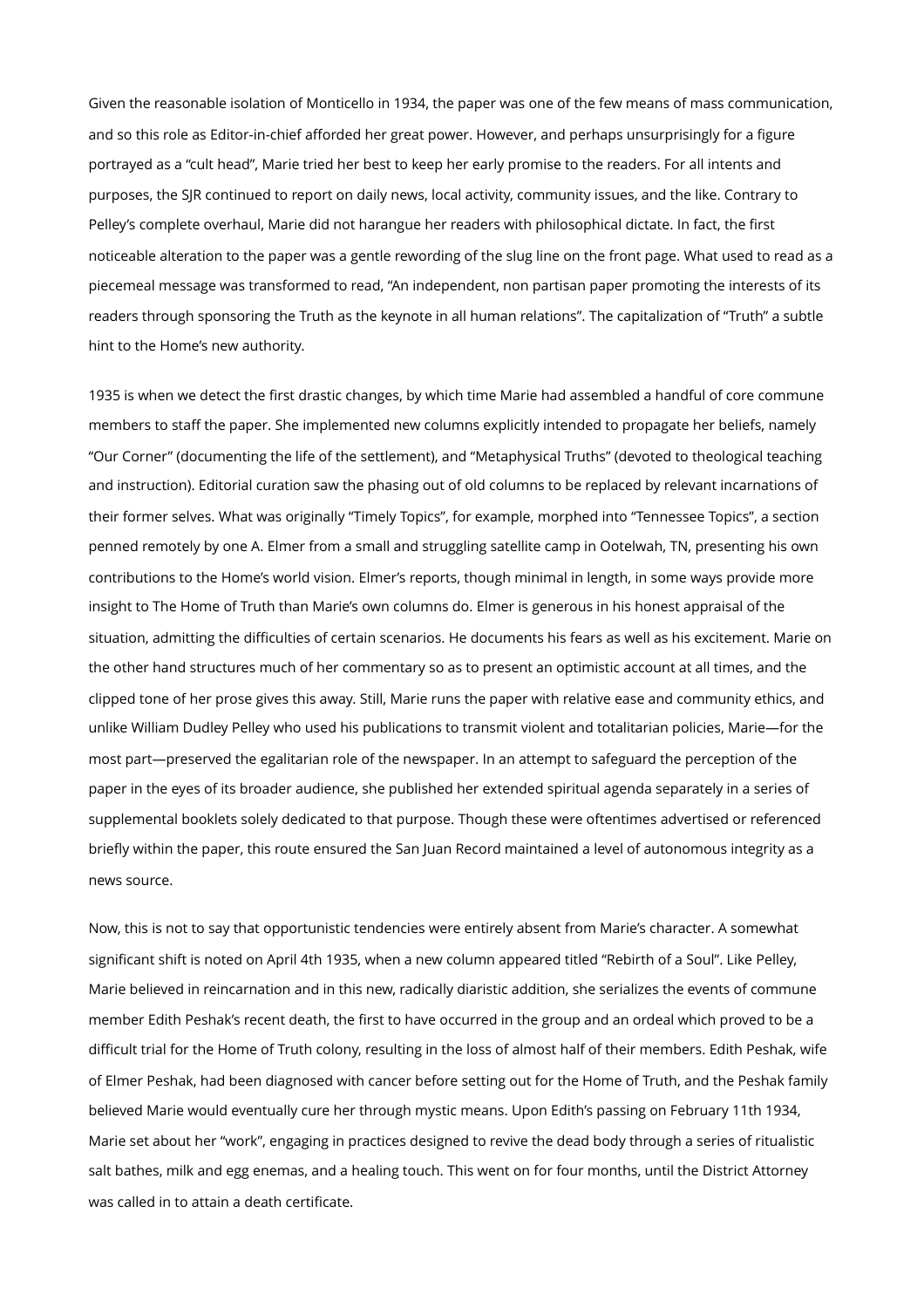<span id="page-11-3"></span>From an analytical standpoint, the method by which Marie relays the story over multiple issues is most enlightening. At the outset, she instructs her readers that she will "go forward and backwards in time" to provide a full account of the event, and narrativizes in such a way as to build suspense, establish empathy and move towards resolution. In a long line of female mystics whose textual renderings of religious experiences "serve to destabilize the boundaries between orthodoxy and heterodoxy"<sup>[39](#page-11-0)</sup>, Marie's self-authoring strategies and use of literary devices to "tell the story" of Edith's tribulation indicates a certain level of detachment, but none the less performs an active gesture of piety rather than one of passivity. Though she assumes the voice of narrator or observer, disassociated from the moral implications of her role in the events, there is a forceful articulation at play which feeds directly into her identification as a divine channel or vessel wherein she records messages from the higher realms—she does not create or author them—thus simultaneously enacting reverence whilst reducing personal responsibility and accountability.

An interesting aside is the switch from the singular "I", to "we" in Marie's writing around this time, which could signal a desire to incorporate the collective voice of the commune, or more likely, refers to the communion—in Marie's mind—of her and her spiritual mentors into one singular channel. This pluralization is another technique which serves to limit individual responsibility. Marie's stoic, rational tenor—a characteristic extended from her early journals through to her editorial crafts[wo]manship, is of stark difference to the well observed relationship between female spirituality and what Nancy Bradley Warren terms "Traumatic Textuality"[.](#page-11-1)<sup>[40](#page-11-1)</sup> Marie is neither frantic nor hysteric. Her body is strong and healthy, her observations detailed and purposeful.

The first few installments of "Rebirth of a Soul" set up the extenuating circumstances of the condition. Marie writes that,

<span id="page-11-5"></span><span id="page-11-4"></span>She (Edith) was fast losing strength and what little courage she had left, and because of the failure to "receive instantaneous healing" such as she craved and expected, she had come to the end of her desire to ASK FOR FURTHER HELP.<sup>41</sup>

And she documents recording an "important message" (from the Higher Plane) on January 6th 1935 which stated that Edith must be "committed to the care of the Invisible Helper's who will now take up the work of perfecting her inner organism to such a degree that she will stand as one resurrected before the eyes of man." Marie goes on to imply that Edith herself has the "power of recuperation" if only she will "deny all feeling of pain which is likely to assert itself to greater or lesser degree according to her impatience to see results." The next few installments set up the thread that it is Edith's inability to accept the pace of spiritual healing which is impeding results. Marie makes note that Edith has "concerns over the "slowness of the procedure" and a great desire to see more rapid

<span id="page-11-0"></span>Warren, Nancy Bradley; *The Embodied Word: Female Spiritualities, Contested Orthodoxies, and English Religious Cultures, 1350–* [39](#page-11-3) *1700* (Notre Dame Press, 2010) p16

<span id="page-11-1"></span> $40$  Ibid.

<span id="page-11-2"></span><sup>&</sup>lt;sup>[41](#page-11-5)</sup> Ogden; Rebirth, SJR, June 20, 1935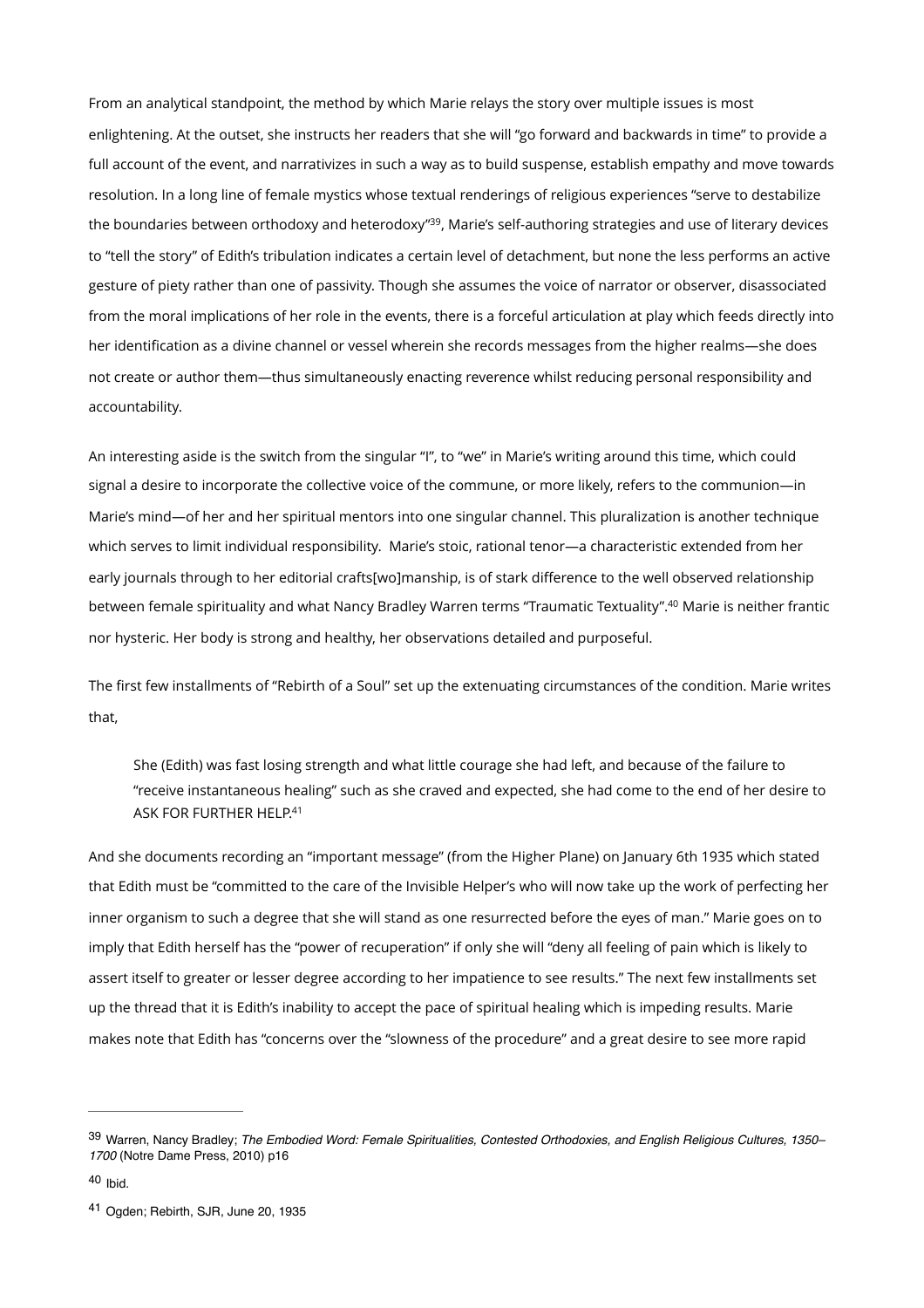<span id="page-12-6"></span>improvement."<sup>[42](#page-12-0)</sup> This bothers Marie, and her tone has inflections of frustration with Edith's demeanor throughout the final days of her life.

 In the third entry to the Rebirth series, Marie attempts to rationalize Edith's physical decline as a result of wavering faith in her healing ability, chastising the patient for her "questioning and doubt", and "desire to be served in a material way, which tried the patience of our nurse and me to a disturbing degree."

<span id="page-12-7"></span>In the July 18th issue, Marie writes that she had received a message on January 23rd "which suggests that after 40 days of healing" (bringing the date to Feb 13th) the "treatment will change"[.](#page-12-1)<sup>[43](#page-12-1)</sup> Marie uses this to set up the fact that she had intimated from divine sources that a change would take place in early February, thus proving her divine faculties correct. She recounts administering care to Edith, "on alternate days spending an hour to two hours with our patient, beginning at 9:30 in the morning." Marie "tuned in to the Divine Source for renewal of the power which was picked up by the Unseen Friends and used according to their needs." She was the channel through which they would relay this energy to Edith, via a healing touch.<sup>[44](#page-12-2)</sup> Marie admits that "little information was given (by the Helpers) concerning the method of treatment they were pursuing" but that they were "rebuilding the afflicted cells at the seat of the trouble.["45](#page-12-3)

<span id="page-12-9"></span><span id="page-12-8"></span>By August's installments of Rebirth [of a Soul], Marie's retelling has reached early February, the time when Edith finally "expires". Marie comments that around this time, "Edith started to fear being alone in the night" and that though they were "expecting her to reach a state of seeming unconscious" the sudden onset was surprising:

<span id="page-12-10"></span>We now enter upon the early days of February and to make matters more troublesome and of greater uncertainty we must speak of a condition which had gradually become more pronounced in our patient, and one which had every appearance of Dropsy…Her arms and lower limbs were almost twice their natural size and while it did not concern me since I could see only the complete and perfect oft our patient restoration in all ways IT DID CONCERN COUPLE WHO WERE LIVING CLOSE BY…[46](#page-12-4)

<span id="page-12-11"></span>At this point we glimpse the perspective of other commune members who clearly did not share Marie's optimism for Edith's recovery. Marie comments that talking with this couple revealed "contrary thoughts" and she in fact then asked to be "relieved of her spiritual duty with this patient" but was told "under no circumstances to release myself".<sup>[47](#page-12-5)</sup> On the eve of Edith's passing, Marie remembers suffering from chills and "the Dark Forces" who were "determined to make me release my hold". Marie, Elmer, and a few close members hold an all-night healing vigil, and during the 5th hour, Edith cries out, "I can't stand it any longer!". She falls into what Marie describes as a "coma

<span id="page-12-0"></span><sup>&</sup>lt;sup>[42](#page-12-6)</sup> Ogden: Rebirth, SJR, July 4th, 1935

<span id="page-12-1"></span><sup>&</sup>lt;sup>[43](#page-12-7)</sup> Ogden; Rebirth, SJR, July 18, 1935

<span id="page-12-2"></span>[<sup>44</sup>](#page-12-8) Ogden; Rebirth, SJR, July 18, 1935

<span id="page-12-3"></span><sup>&</sup>lt;sup>[45](#page-12-9)</sup> Ogden; Rebirth, SJR, July 18, 1935

<span id="page-12-4"></span><sup>&</sup>lt;sup>[46](#page-12-10)</sup> Ogden: Rebirth, SJR, August 01, 1935

<span id="page-12-5"></span>[<sup>47</sup>](#page-12-11) Ogden; Rebirth, SJR, August 01, 1935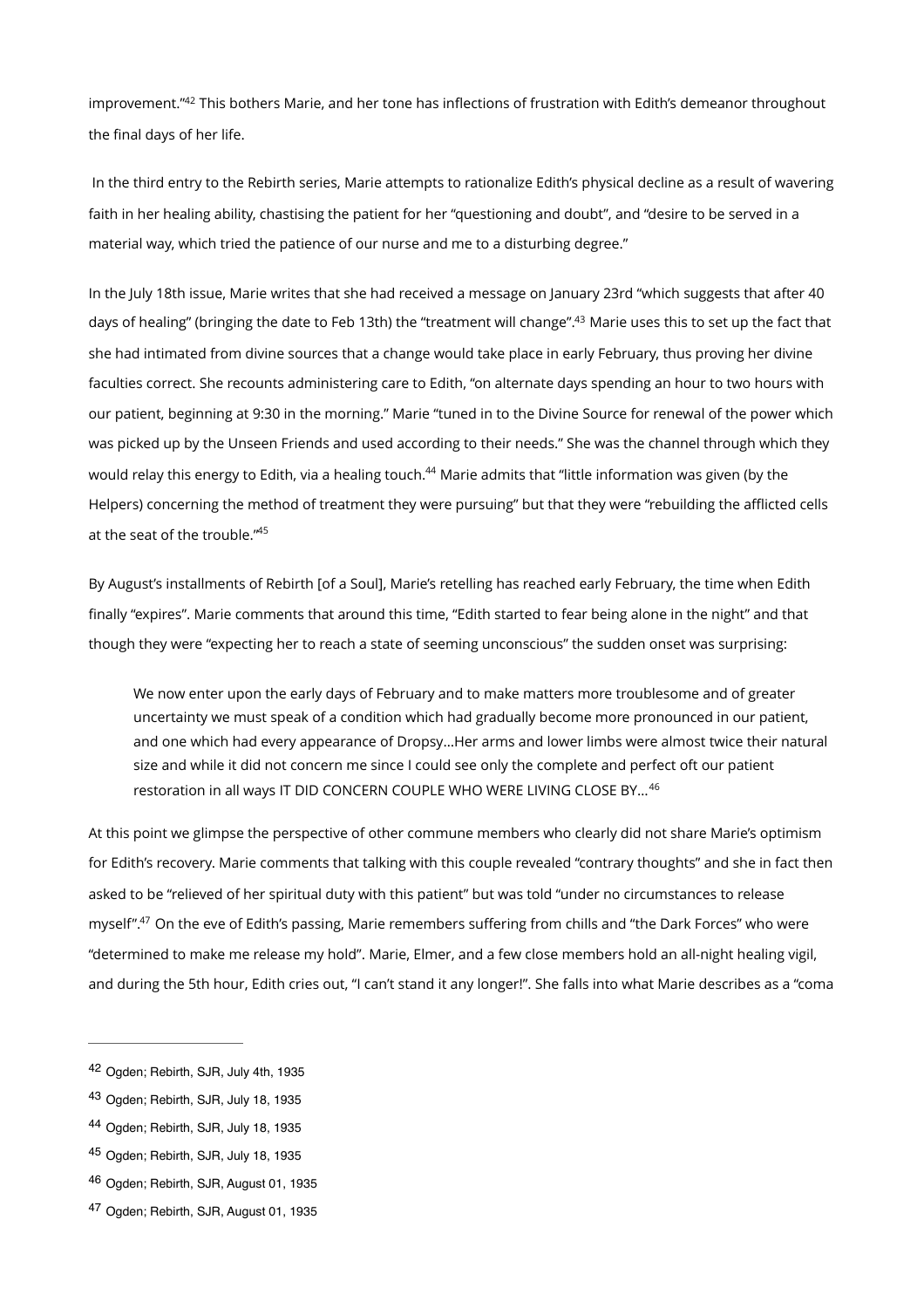which took on the appearance of death and which would be so pronounced by any nurse or doctor unless they were familiar with a finer form of life within.["48](#page-13-0)

<span id="page-13-8"></span><span id="page-13-7"></span>Through editorial vernacular, Marie attempts to relay to her readers that though Peshak appeared dead to the uninformed, only the ["](#page-13-1)Soul-Spirit had taken flight, the Silver Life Cord had not been severed."<sup>[49](#page-13-1)</sup> According to Marie and her members, Edith Peshak had not passed on, but was temporarily visiting the other side for instruction, and that she was, "In the presence of invisible Helpers" who were assisting her in her preparations for her "return to her physical body in a rebirth or complete restoration of self."<sup>50</sup>

<span id="page-13-9"></span>As the series unfolds over several months, one starts to detect a shift in Marie's tone. Whereas early articles were brimming with enthusiasm and goodwill, the latter offerings of *Rebirth of a Soul* feel raw and confessional, defensive even. Marie's fortification doesn't quite mask the underlying apologetic tone as she desperately attempts to absolve responsibility and alleviate guilt. As interceptions to the broader narrative, Marie often reiterates that throughout the ordeal she tried in every way possible to "change the thoughts of our patient and to make her see and appreciate some of the blessings which WERE BESTOWED UPON HER…which WOULD RESULT IN RESTORED HEALTH according to faith and willingness to cooperate.["51](#page-13-3)‑

<span id="page-13-11"></span><span id="page-13-10"></span>By September, Marie makes us aware of dissent in the ranks. She writes that, "So many were set against me and eager to destroy my good name and the Works I made attempts to do…there were many who were seeking to diminish and destroy that power.["](#page-13-4)<sup>[52](#page-13-4)</sup> A week later she elaborates that there were "unpleasant conditions in our camp due to differences of opinion regarding the process of our loved one." With this she posts a call to action: "Carry forth the word that "all is well" for it matters not if feelings be hurt or if people are barred from approaching her."<sup>63</sup> The "difference of opinion" relates to the fate of Edith's body, which Marie and a few close members still believed to be living. In the penultimate addition of the series, printed on September 12th, Marie abruptly announces the weekly episodes of Rebirth will end, due to

<span id="page-13-13"></span><span id="page-13-12"></span>considerable speculation among our readers, as we have learned, concerning the outcome of our patient, and many thoughts have been expressed by those who seem not to understand the method and manner of our work, and who give expression to their opinion concerning the possibility of making return to an earth body. Such thoughts hinder the the progress of our lobed one, and it is therefore best to discontinue making public the intervening chapters.[54](#page-13-6)

<span id="page-13-0"></span><sup>&</sup>lt;sup>[48](#page-13-7)</sup> Ogden; Rebirth, SJR, August 16, 1935

<span id="page-13-1"></span> $49$  Ogden; Rebirth, SJR, August 16, 1935, 4.

<span id="page-13-2"></span> $50$  Ogden; Rebirth, SJR, August 15, 1935, 4.

<span id="page-13-3"></span>[<sup>51</sup>](#page-13-10) Ogden; Rebirth, SJR, June 27, 1935

<span id="page-13-4"></span>[<sup>52</sup>](#page-13-11) Ogden; Rebirth, SJR, August 29, 1935

<span id="page-13-5"></span>[<sup>53</sup>](#page-13-12) Ogden: Rebirth, SJR, September 05, 1935

<span id="page-13-6"></span>[<sup>54</sup>](#page-13-13) Ogden; Rebirth, SJR, September 12, 1935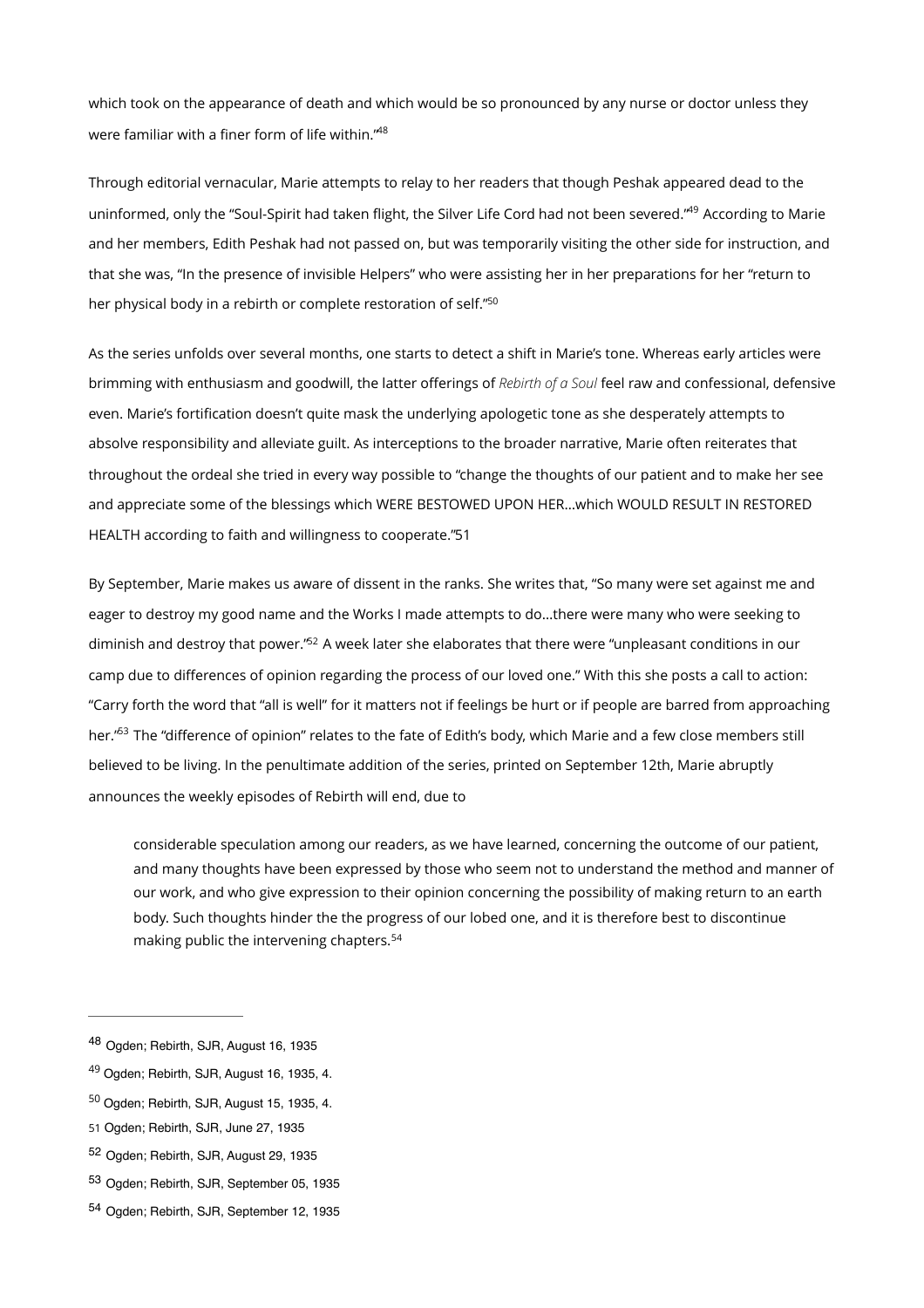Despite discontinuing the serialized retelling, Marie resolves to go on writing the story in order to make pamphlets available for those interested in following her progress. The rest of this column—really the final installment of Rebirth of a Soul—describes the current undertakings with regards to Edith's body, with Marie noting that:

We were given instruction for the care of the human form, and our nurses served in an almost identical manner as they would a living, breathing person. The practical service included daily bathing of the outer form, with regular change of bed linen which was necessary because of the "rectal feeding" and other necessary treatment to cleanse the lower organism which could not function properly while our patient remained in this dormant state.

We misinterpreted many messages concerning time, and therefore looked for outer manifestation of improvement from day to day. Instead it seemed our patient was "losing ground" in some respects, although there were decided manifestations of LIFE WITHIN THE BODY…these included discharge of blood from the nostrils, and from the lower organism, and also other natural discharge of waste matter, which necessitated the cleansing mentioned before. It was also possible to "feel life" through "cell pulsation" and regular "pulse beats" at the wrist, although these were not discernible except through the higher octave of sense vibration called the sixth sense.

So the weeks lengthened into months and the outer form was still in an almost perfect state of being, as far as the appearance of the flesh is concerned. Later, however, the skin took on a parchment-like appearance and feeling, and the flesh began to shrink around the extremities, meaning hands and arms, feet and legs, although the body retained its firm-like appearance until just recently, when it too changed in appearance and texture.

During this time, be it remembered that we were giving nourishment to our patient which in turn was being "used by the Unseen Friends" and in some way keeping alive the inner body. These mysteries will be explained later, and also the other unusual changes from week to week during the time of "dematerialization" or deterioration of the outer form… We are told that the "socalled light-body and astral form" is completed and so we are ready for the materialization of the new EARTH BODY, or material form which will house the new-born Soul-Spirit "to be reincarnated into a human form again" and continue as a "resurrected individual", ready to take up another life pattern and carry on in human form of relationship again.["55](#page-14-0)

<span id="page-14-1"></span><span id="page-14-0"></span>A final column appears a week later, but mentions nothing of Edith or specifics of the ordeal. It is the edition cited above which provides the most detailed window into Marie's theosophy and its practical application at the Home of Truth. In this entry we face the uneasy relationship between medicine and religion (characterizing one fraction of the nuanced belief known as New Age), and the proximity of religion—specifically, here, Christianity—to madness. A scriptural pursuit necessitates the belief in resurrection, but it is when two opposing realms are forced to coexist in one space that the abject appears. As Julia Kristeva describes it, "the abject is what disturbs identity, system, order. Skin on the surface of boiled milk is both inside and outside the milk, and the corpse, both human and not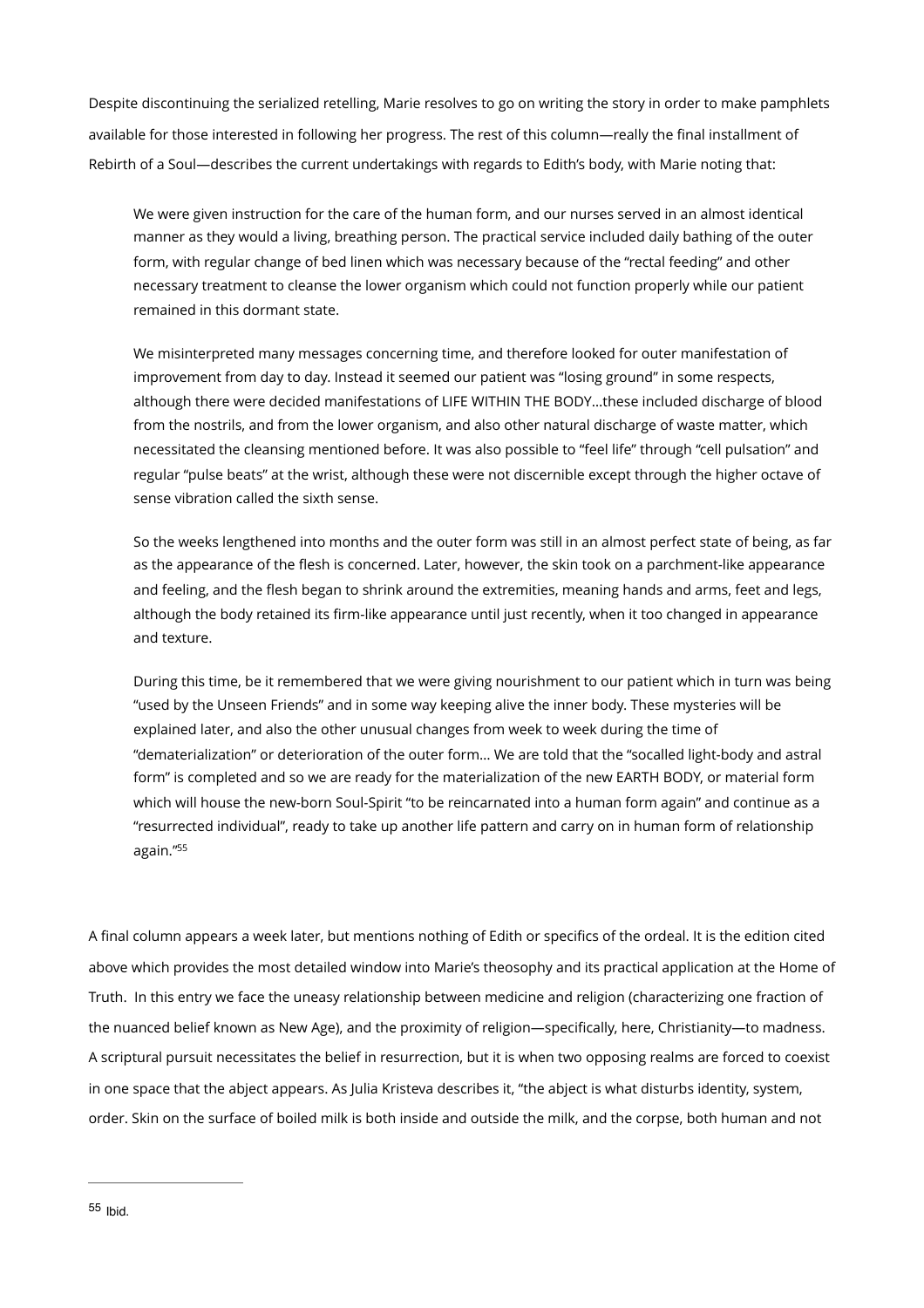<span id="page-15-6"></span>human at once.["](#page-15-0)<sup>[56](#page-15-0)</sup> Reading of Edith's physical evacuations and post-mortem bleedings as metaphysical signaling dislodges our notion of the corporeal. The "dematerialization" of the physical being, the literal shrinking and disappearance of the flesh serves to reaffirm the presence of the spirit for Marie.

<span id="page-15-7"></span>Perhaps even more damning and difficult to endure than Marie's self-authored narrative was the media spectacle portrayed in national newspapers that had picked up on the story. By November of 1935, the Los Angeles Times, the Milwaukee Journal, the Peshaks' hometown Idaho Statesman, and a handful other newspapers ran stories on this "Strange Cult of the Living Dead"<sup>[57](#page-15-1)</sup>. The issue was raised again with a secondary spate of Associated Press articles in the spring of 1936 and once again in the spring of 1937 when Utah State health officials finally obtained a signed death certificate.

Suffice to say, Marie was shocked and hurt by the sensational articles. In the big city hometowns of these national newspapers, the Death-industrial complex had already set in. Death had moved out of the home and into the hospital. At some point during the first half of the twentieth century the subject of death had become, as anthropologist Geoffrey Gorer put it, "pornographic", but in San Juan County, an isolated, rural land wherein Ute's practiced healing rituals and washed and buried their dead at home, Marie's beliefs were not considered so jarring. Nevertheless, the spate of viscous publicity signaled a new chapter for the Home of Truth, one of increased solitude and withdrawal from public activity, though a renewed sense of purpose kept the remaining members in check. "We may be disappointed, but we must not become discouraged when certain parts seem not to fit nor ARE WE DISMAYED because a few of our assembled ones have decided to take leave…we WILL CARRY ON no matter what odds may pile un against us.["58](#page-15-2)

<span id="page-15-8"></span>One of the most fascinating things about The Home of Truth's ownership of the newspaper is our ability today to study their beliefs as they evolved and mutated over a period of 12 years, totaling over 500 issues, and to appraise them amid a backdrop of local and national reporting trends.

<span id="page-15-10"></span><span id="page-15-9"></span>For example, bitingly contemporary headlines appear in 1935, with "MENTAL TEST PROPOSED FOR ALL legislators"<sup>[59](#page-15-3)</sup> and "600 FAMILIES OWN NINE TENTHS OF THE WEALTH OF THE UNITED STATES"<sup>60</sup>. But in terms of perpetuating the Home's predictions, the May 23 1935 issue of the *San Juan Record* promotes two articles of resuscitation under the headlines, "Life after Death", about four guinea pigs frozen to death and then restored via blood transfusion and injections of adrenaline-ephredine, and "Dead Girl Revived"<sup>[61](#page-15-5)</sup>, citing the account of a girl whose heart stopped on the operating table but was brought back to life. These examples illustrate that Marie and

<span id="page-15-11"></span><span id="page-15-0"></span>[<sup>56</sup>](#page-15-6) Kristeva, Julia; "Powers of Horror" in Cristina Mazzoni's Saint Hysteria: Neurosis, Mysticism, and Gender in European Culture (Ithaca, N.Y.: Cornell University Press, 1996)

<span id="page-15-1"></span>[<sup>57</sup>](#page-15-7) Salt Lake Telegram, 7th June 1936

<span id="page-15-2"></span> $58$  San Juan Record, January 10, 1935, 1

<span id="page-15-3"></span> $59$  Ihid.

<span id="page-15-4"></span> $60$  San Juan Record, January 17, 1935, 1

<span id="page-15-5"></span><sup>&</sup>lt;sup>[61](#page-15-11)</sup> "Life After Death, Guinea Pig Revived, and Dead Girl Revived", San Juan Record, May 23, 1935, 4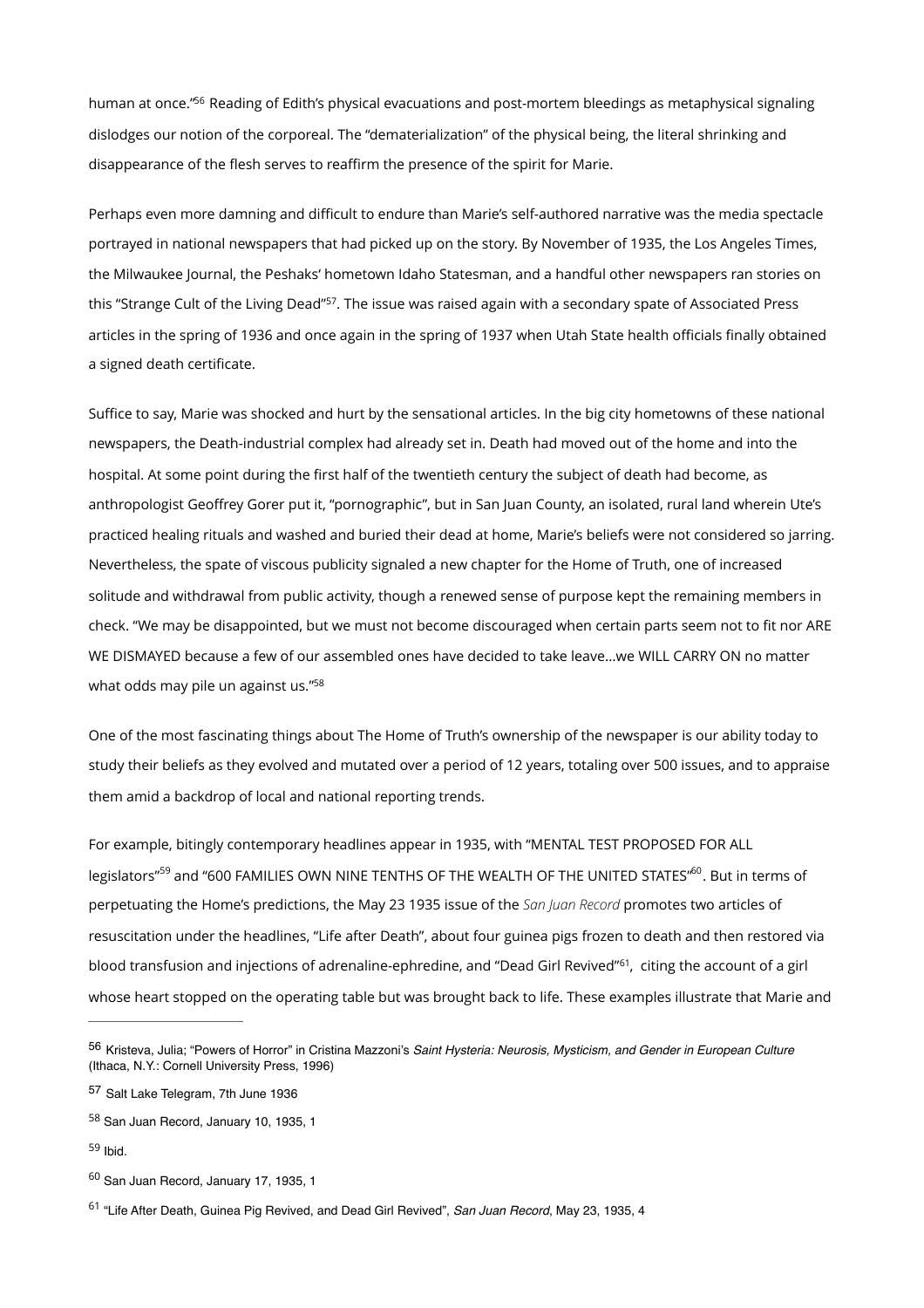her staff were interested in such new scientific advances, reading them not as adversaries but as confirmation of their spiritual endeavors. The fact that science was catching on to the elemental truths that Marie had already predicted imbued the commune with a new sense of validation, and the publication of these articles helped shape public opinion on death and revival, in some ways introducing locals to novel ideas so as to encourage acceptance.

As we trace Marie's editorial tone, we chart the waves of enthusiasm and depression that ripple through the commune's history. By Nov 22nd 1941, severe skepticism and bitterness plagues much of her writing. Whereas bountiful projection dominated the earlier pieces, the toll of international unrest and local critique is beginning to show. In small, factual articles she acknowledges that the commune no longer has the means to finance their supplemental booklets. She chides many of her subscribers as selfish for wanting only personal prophecy, unwilling to make sacrifices or turn thought into action, and takes heed with those who came not to serve or commit, but "only to be served". She frequently makes mention of "vicious" attacks being written to undermine the group, and one senses paranoia lurking beneath the surface of all that is published.

Towards the latter period of these writings—around 1944—Marie echoes the survivalist mentality characteristic of marginalized groups, particularly those of pre-millennial apocalyptic ideology. Just as Pelley's notorious weekly column, "What you Should Do to Prepare for the Christ Commonwealth" urged readers to store food and ammunition and drill in a military fashion, Marie calls for the stockpiling of cans and dehydrated goods to see them through the impending disaster. The emergence of survivalism no doubt coincides with the fact that during this time the war in Europe was raging. By March 1945, we know Marie is fast running out of funds but is printing many extra issues to give away to men in the Forces.<sup>62</sup>

<span id="page-16-1"></span>During this time, much of her writing reflects on the overseas conflict as evidence of the fulfillment of Biblical prophecy. Although her predictions did not contain any overtly political subtexts, she frequently commented on the fall of the administration and mentioned often her "Friend" William Ernest Kullgren, professional astrologer and editor of Beacon Light Press, a nationalist enterprise promoting nazi activity. Though she admits differences in opinion, her involvement with two far-right political figures suggest potential for a more sinister idea of utopian paradise. Nevertheless, throughout this decade of newspaper ownership, Marie uses her position as writer/editor to extend connections with various people of influence. Letters stored in a collection at the Marriott Library at the Univ. of Utah preserve the extensive correspondence between Marie and Norman D. Nevills, a pioneer of commercial river-running (and eventual oil tycoon) on the San Juan River. Nevills was interested in Marie's ideology as well as other prominent metaphysical thinkers, including Wing Anderson, and he enjoyed a close kinship with Marie. As his notoriety grew, Marie leveraged their relationship by asking him to contribute stories of his river trips to be written up by her and published in the SJR and the American Weekly.

Another notable correspondence documented in letters preserved at the Utah Historical Society are between Marie and the parents of missing poet Everett Reuss, in which they discuss his disappearance. Reuss, somewhat of

<span id="page-16-0"></span>[<sup>62</sup>](#page-16-1) Letter to Norman D. Nevills, Univ. Utah Marriott Library, Special Collections.